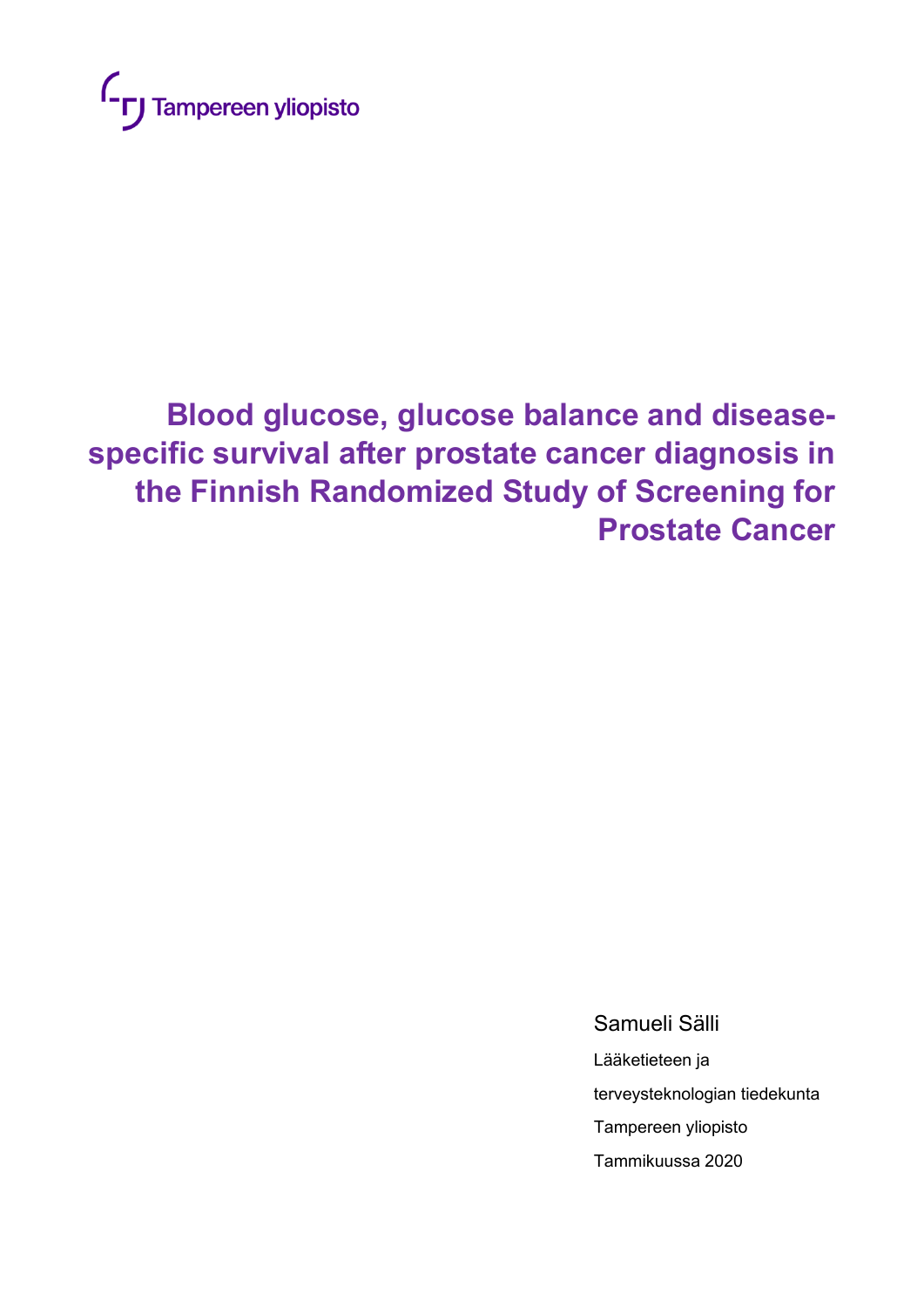# TIIVISTELMÄ

Samueli Sälli: "Blood glucose, glucose balance and disease-specific survival after prostate cancer diagnosis in the Finnish Randomized Study of Screening for Prostate Cancer" Tampereen yliopisto Lääketieteen lisensiaatin tutkinto-ohjelma Tammikuu 2020

Tyypin 2 diabetes on aiemmissa tutkimuksissa yhdistetty huonoon eturauhassyövän ennusteeseen. Hyperglykemian vaikutus eturauhassyövän etenemiseen on kuitenkin epäselvä. Tutkimme hyperglykemian ja eturauhassyöpäkuolleisuuden yhteyttä. Kohorttina käytimme 1,770 miestä, joilla oli diagnosoitu eturauhassyöpä suomalaisen eturauhassyövän seulontatutkimuksen (FinRSPC) aikana vuosina 1995-2009. Näille osallistujille oli saatavissa myös tietoa paastoverensokerimittauksista Fimlabin tietokannasta. 1,398 osallistujalle oli saatavissa tietoa HbA1c-mittauksista. Tiedot diabeteslääkkeiden käytöstä saatiin Kansaneläkelaitoksen (Kela) reseptitietokannasta. Aikariippuvaista Coxin regressioanalyysiä hyödynnettiin riskisuhteiden ja 95% luottamusvälien estimointiin eturauhassyöpäkuoleman suhteen diabeettisilla, heikentyneen glukoosinsietokyvyn omaavilla (IGT) ja normoglykeemisillä miehillä.

Diagnoosin jälkeisen 9.9 vuoden mediaaniseuranta-ajan aikana 182 miestä kuoli eturauhassyöpään. Kasvaimen levinneisyysasteen, PSA-tason diagnoosin aikaan, ja Gleason pisteytyksen vakioimisen jälkeen diabeettiset paastosokeriarvot eturauhassyöpädiagnoosin jälkeen liittyivät korkeampaan eturauhassyöpäkuoleman riskiin verrattuna normoglykeemisiin miehiin. Kohonneen riskin yhteys oli suurin osallistujilla, joilla oli diagnoosivaiheessa paikallinen syöpä. Riskin kohoaminen oli havaittavissa jopa viisi vuotta edeltävästi otetuissa diabeettisissa verensokeritasoissa. Diabeettiset verensokeritasot ennen diagnoosia eivät olleet yhteydessä kohonneeseen eturauhassyöpäkuoleman riskiin.

Tutkimuskohorttimme viittaa siihen, että eturauhassyöpäpotilailla, joilla on diabeettinen paastoverensokeritaso, on korkeampi tautispesifinen kuolleisuus.

Avainsanat: glukoosi, glykatoitunut hemoglobiini, eturauhassyöpä, eloonjääminen

Tämän julkaisun alkuperäisyys on tarkastettu julkaisevan tahon puolesta osana normaalia artikkelin hyväksymisprosessia.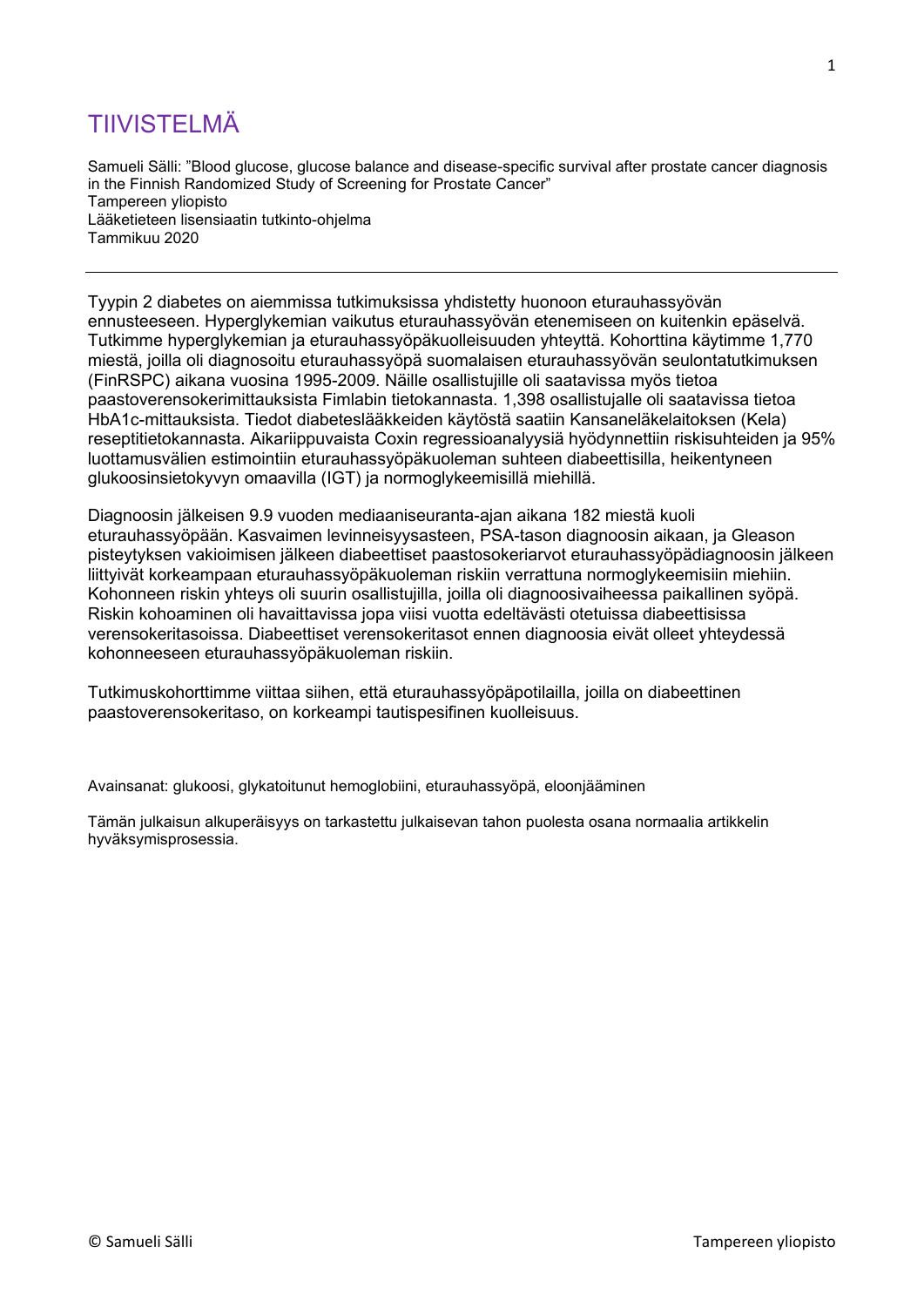# Sisällysluettelo

| Impact of change in fasting blood glucose level after initiation of antidiabetic drug use  13 |  |
|-----------------------------------------------------------------------------------------------|--|
|                                                                                               |  |
|                                                                                               |  |
|                                                                                               |  |
|                                                                                               |  |
|                                                                                               |  |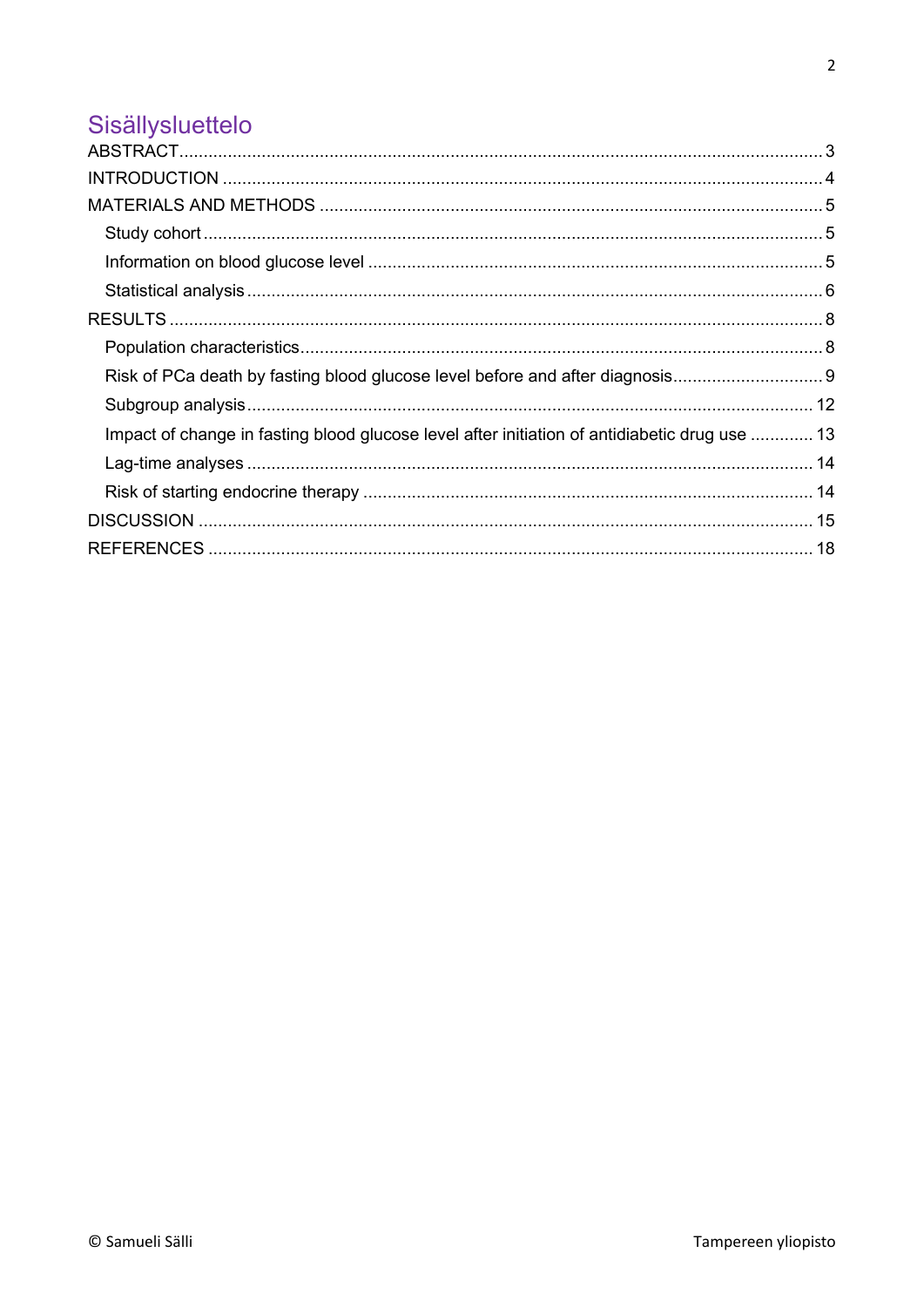**Blood glucose, glucose balance and disease-specific survival after prostate cancer diagnosis in the Finnish Randomized Study of Screening for Prostate Cancer**

**Samueli M Sälli<sup>1</sup> \*, Teemu J Murtola1,2\*, Kirsi Talala<sup>3</sup> , Kimmo Taari<sup>4</sup> , Teuvo LJ Tammela1,2 , Anssi Auvinen<sup>5</sup>**

\* Equal contribution

<sup>1</sup> University of Tampere, Faculty of Medicine and Life Sciences, Tampere, Finland

<sup>2</sup> Tampere University Hospital, Department of Urology, Tampere, Finland

<sup>3</sup> Finnish Cancer Registry, Helsinki, Finland

<sup>4</sup>Department of Urology, Helsinki University Hospital and University of Helsinki, Helsinki, Finland

<sup>5</sup> University of Tampere, Department of Epidemiology, Tampere, Finland

### <span id="page-3-0"></span>ABSTRACT

Introduction: Diabetes mellitus has been linked with adverse prostate cancer (PCa) outcomes. However, role of hyperglycemia in PCa progression is unclear. We evaluated the link between hyperglycemia and PCa survival among Finnish PCa patients.

Methods: The study cohort included 1,770 men with data on fasting glucose and diagnosed with PCa within the Finnish Randomized Study of Screening for PCa in 1995-2009. Additionally, 1,398 men had data on glycated haemoglobin (HbA1c). Information on fasting glucose and HbA1c measurements was obtained from the regional laboratory database. Antidiabetic medication use was obtained from the prescription database of the Social Insurance Institution (SII). Timedependent Cox regression analysis was used to estimate hazard ratios (HRs) and 95% confidence intervals for PCa death among diabetic, glucose intolerant (IGT), and normoglycemic men.

Results: During median follow-up of 9.9 years after the diagnosis, 182 men died from PCa. After adjustment for tumor stage, Gleason grade and PSA level at diagnosis, diabetic fasting glucose level after PCa diagnosis was associated with elevated risk of PCa death compared to normoglycemic men (HR 1.67 95% CI 1.18-2.36). The risk association was strongest among participants with localized cancer at diagnosis; HR 2.39, 95% CI 1.45-3.93. The risk elevation was observed for glucose measurements taken up to five years earlier. Diabetic glucose levels measured before the diagnosis were not associated with PCa death.

Conclusion: Our study cohort suggests an increased risk of PCa death in men with diabetic fasting blood glucose levels, supporting the role of hyperglycemia as risk factor for PCa progression.

Running head: blood glucose and prostate cancer

Keywords: Glucose, Glycated haemoglobin, Prostate Cancer, Survival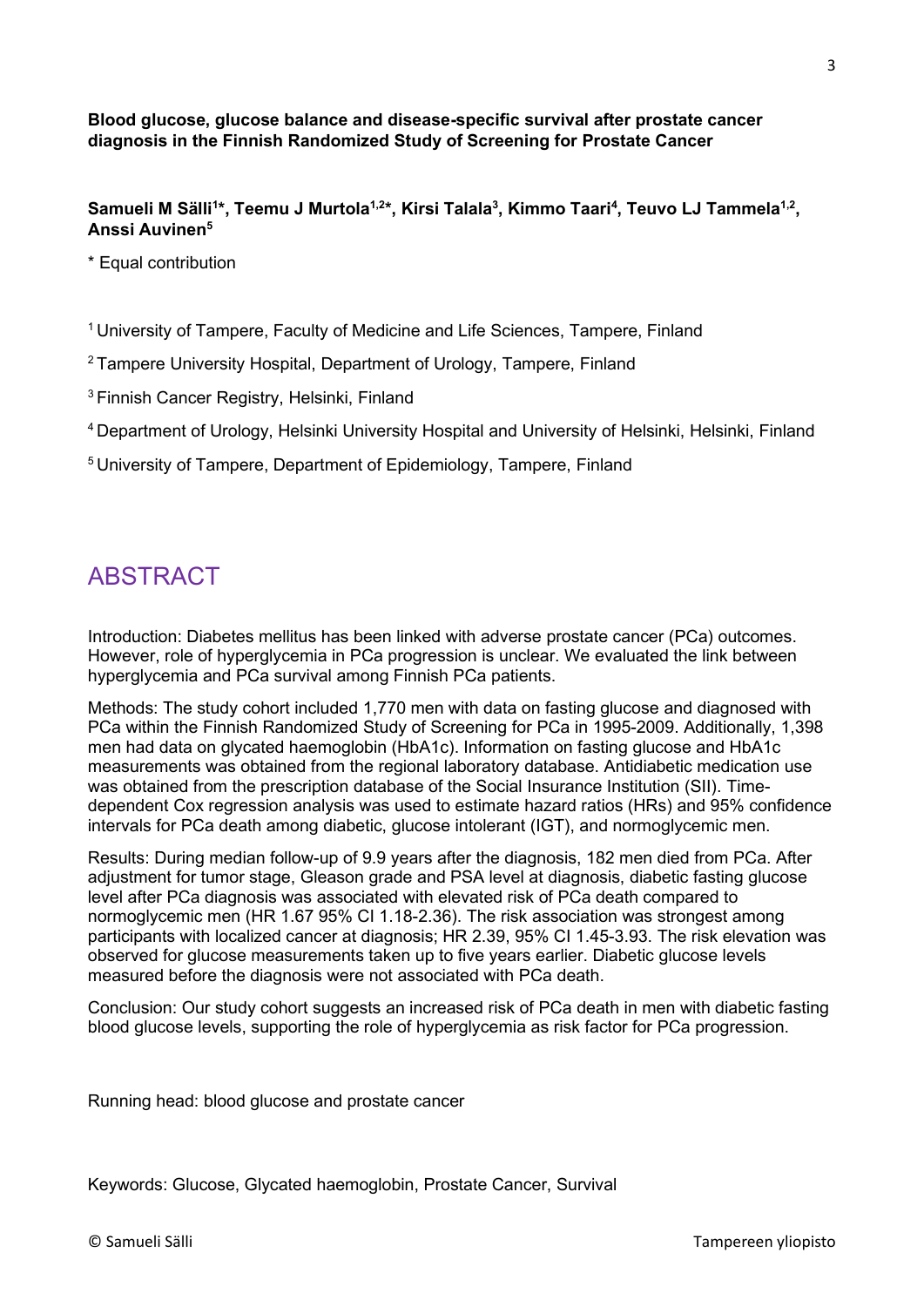### <span id="page-4-0"></span>INTRODUCTION

Type II diabetes has been linked with increased risk of many cancer types, possibly through hyperglycaemia and hyperinsulinemia  $(1)$ . For prostate cancer (PCa), the findings are more controversial. Several studies have found a decreased risk of PCa in men with type II diabetes mellitus<sup>(2)</sup>. These results are supported by androgen receptor downregulation by high glucose level in androgen-sensitive PCa cells (3). This in theory could mitigate testosterone stimulation of cancer cells. However, in other studies hyperinsulinemia, a key feature besides hyperglycaemia in type II diabetes, is associated with an increased risk of PCa  $(4)(5)$ , possibly due to increased IGF-1 activity in the prostatic tissue  $(6)$ .

Metabolic syndrome and obesity likely increase PCa progression and mortality <sup>(7)</sup>. Obesity has also been linked to more aggressive PCa subtypes  $(8)$ . However, knowledge on the role of individual components of metabolic syndrome is insufficient. Especially data on hyperglycaemia, a key component of type II diabetes and metabolic syndrome, and its correlation to PCa progression and mortality is scarce and contradictory.

We investigated the association between hyperglycaemia and risk of disease-specific death among men with PCa in the Finnish Randomized Study of Screening for PCa. In addition to fasting glucose, we analysed glycosylated haemoglobin (HbA1c), which gives an approximate of patient's average blood glucose over 120 days. To assess the effects of anti-diabetic medication on the risk association we analysed separately the risk of PCa death both before and after anti-diabetic medication in PCa patients prescribed with blood glucose lowering drugs.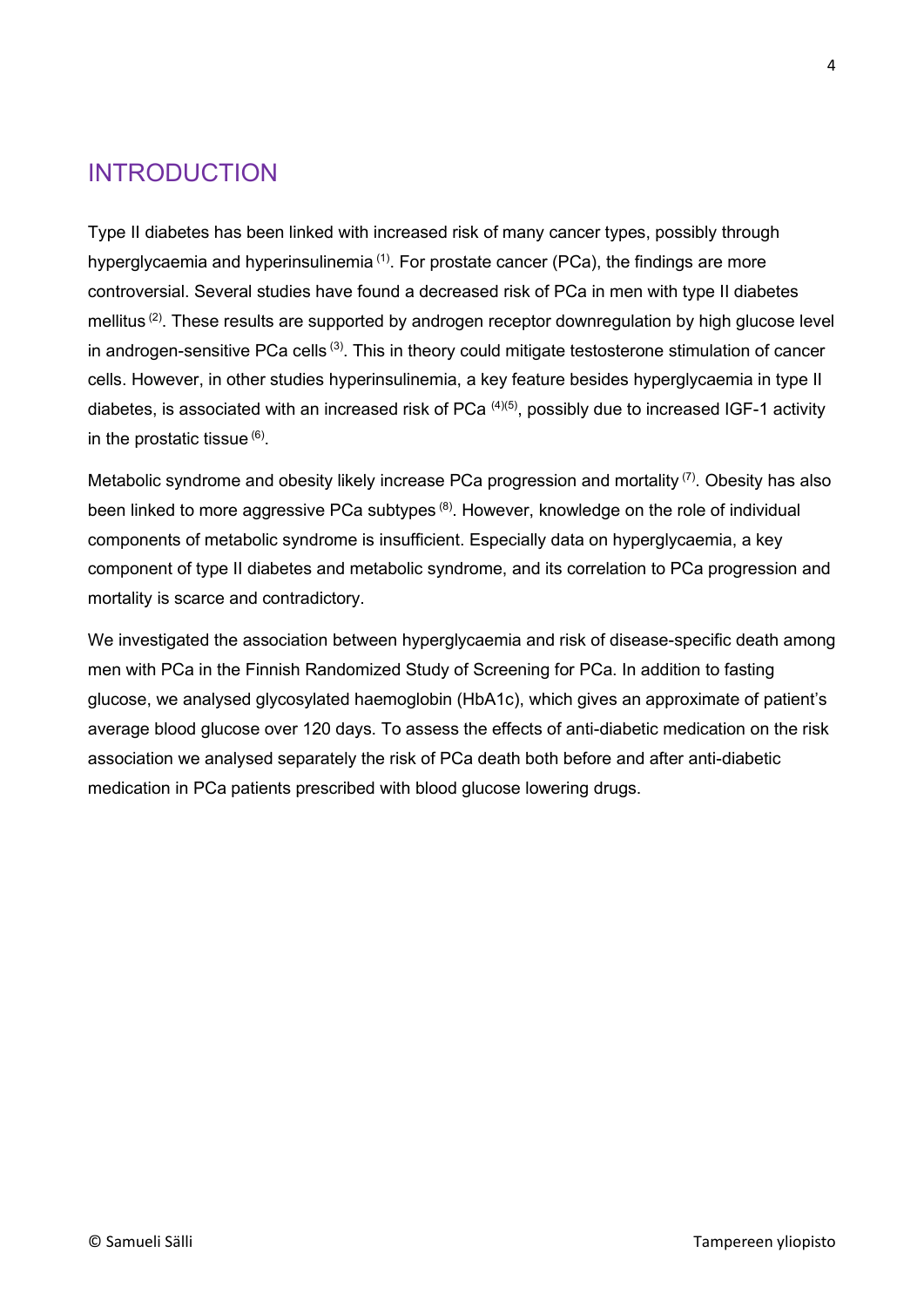### <span id="page-5-0"></span>MATERIALS AND METHODS

#### <span id="page-5-1"></span>Study cohort

The Finnish Randomized Study of Screening for PCa (FinRSPC) is the largest component of the European Randomized Study of Screening for PCa (ERSPC) (9). Between 1996-1999, 80,458 Finnish men aged 55-69 years at baseline were randomized either to be screened for PCa with prostate-specific antigen (PSA) measurements at four-year intervals, or to be followed through national registries. Prevalent PCa cases were excluded at baseline. The intervention, completed in 2008, consisted of three screening rounds. Follow-up for PCa incidence and mortality still continues.

The present study cohort consists of 6,537 men diagnosed with PCa within the FinRSPC study population between 1996 and 2009. For each case, information on the date of diagnosis, age, tumor stage, Gleason score and treatment as well as date of death (available until end of 2015) were obtained from medical files and the nationwide Finnish Cancer Registry. Causes of death were obtained from Statistics Finland. Accuracy of information on PCa deaths was validated by the FinRSPC cause of death committee (9).

Information on medication use during 1995-2015 was extracted from the prescription database of the Social Insurance Institution (SII), which is a governmental institution to manage social security in Finland. SII provides reimbursements for purchases of physician-prescribed drugs. The benefits are available to all Finnish citizens. All reimbursed purchases are recorded at individual level in the SII database, which covers all of Finland. Cases were linked to their corresponding medical information by personal identification number. The information included records of use of antidiabetic medication, antihypertensive drugs, cholesterol-lowering statins, NSAIDs (nonsteroidal anti-inflammatory drugs), and aspirin, identified based on ATC codes.

#### <span id="page-5-2"></span>Information on blood glucose level

Information on measurements of fasting blood and plasma glucose were extracted from the records of Fimlab, the largest medical laboratory service provider in the Pirkanmaa area. The records cover the results from all laboratory tests by Fimlab laboratories in the Pirkanmaa region. The records date back to 1978. Information included fasting blood glucose concentration in the plasma or blood and the serum glycosylated haemoglobin concentration (HbA1c). For each measurement, the date and the result were available. Fimlab data was linked to the study cohort using unique personal identification number. Out of 6,537 men, 1,770 had at least one fasting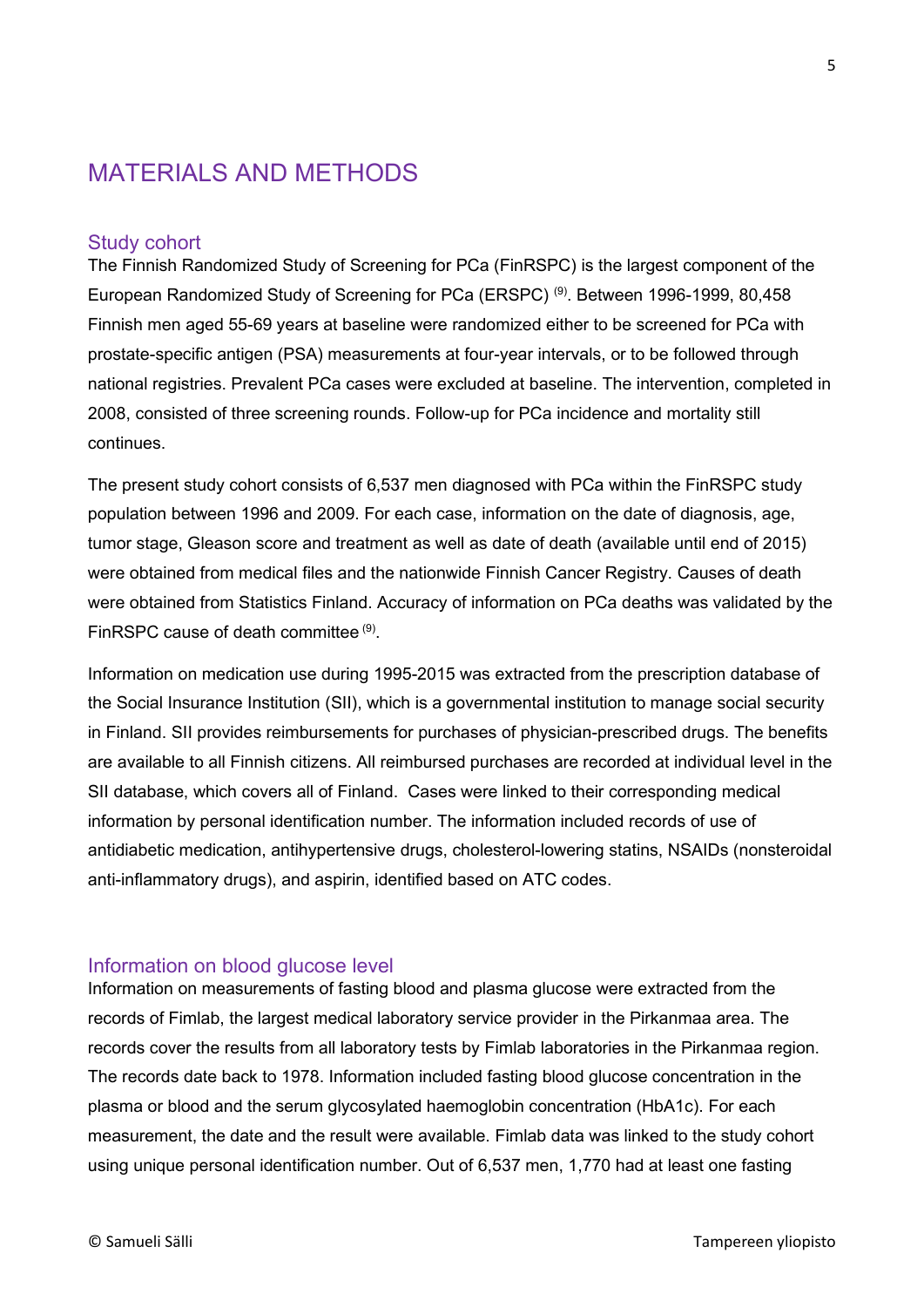blood/plasma glucose measurement. Of these 1,048 had at least one measurement before PCa diagnosis, 1,676 had measurements after. In total 1,398 had at least one HbA1c measurement, 323 before and 1,359 after the diagnosis. Consequently, these men were used in the statistical analysis. The individual blood glucose and HbA1c measurements were used to calculate the mean for every calendar year. Based on yearly mean fasting glucose level men were categorized to be normoglycemic (6.0 mmol/l or below), impaired glucose tolerance (6.1 to 6.9mmol/l), or diabetic (7.0mmol/l or over). Corresponding cut points for HbA1c were 38mmol/l or below for normoglycemic, 39-47mmol/l for impaired glucose tolerance, and 48mmol/l or higher for diabetes. The fasting glucose and HbA1c levels were determined separately for each calendar year between 1978-2016.

#### <span id="page-6-0"></span>Statistical analysis

All cases with blood glucose measurements were included in the analysis, regardless of the absolute number of measurements.

Cox regression method was used to estimate hazard ratios (HRs) and 95% confidence intervals (95% CI) for PCa death by fasting glucose and HbA1c level. The time metric was years and months since PCa diagnosis. Cox regression model was adjusted for age as a continuous variable (age-adjusted analysis) and additionally for FinRSPC trial arm, Gleason score and tumor stage at diagnosis, use of other drugs (antihypertensive and cholesterol-lowering drugs, NSAIDs and aspirin) and PSA at diagnosis (multivariable adjusted analysis)

The impact of blood glucose on risk of PCa death was estimated separately for glucose levels before and after the diagnosis. The same was done for HbA1c. Glucose and HbA1c levels before PCa diagnosis were analysed as time-independent variables, taking into account results from all measurements performed between 1978 and the year of diagnosis. Glucose and HbA1c levels after PCa diagnosis were analysed as time-dependent variable, prospectively updating the level for each follow-up year after PCa diagnosis based on available measurements. Men with missing values on a given year were categorized into a separate category.

To evaluate possible effect modification by background variables subgroup analyses were performed stratified by tumor clinical characteristics (Gleason score, tumor stage and serum PSA at diagnosis), age at diagnosis stratified by median, primary treatment, and medication use. Finally, information on antidiabetic drugs use was used to estimate risk of PCa death separately by whether blood glucose decreased, increased or stayed the same after initiation of antidiabetic drugs.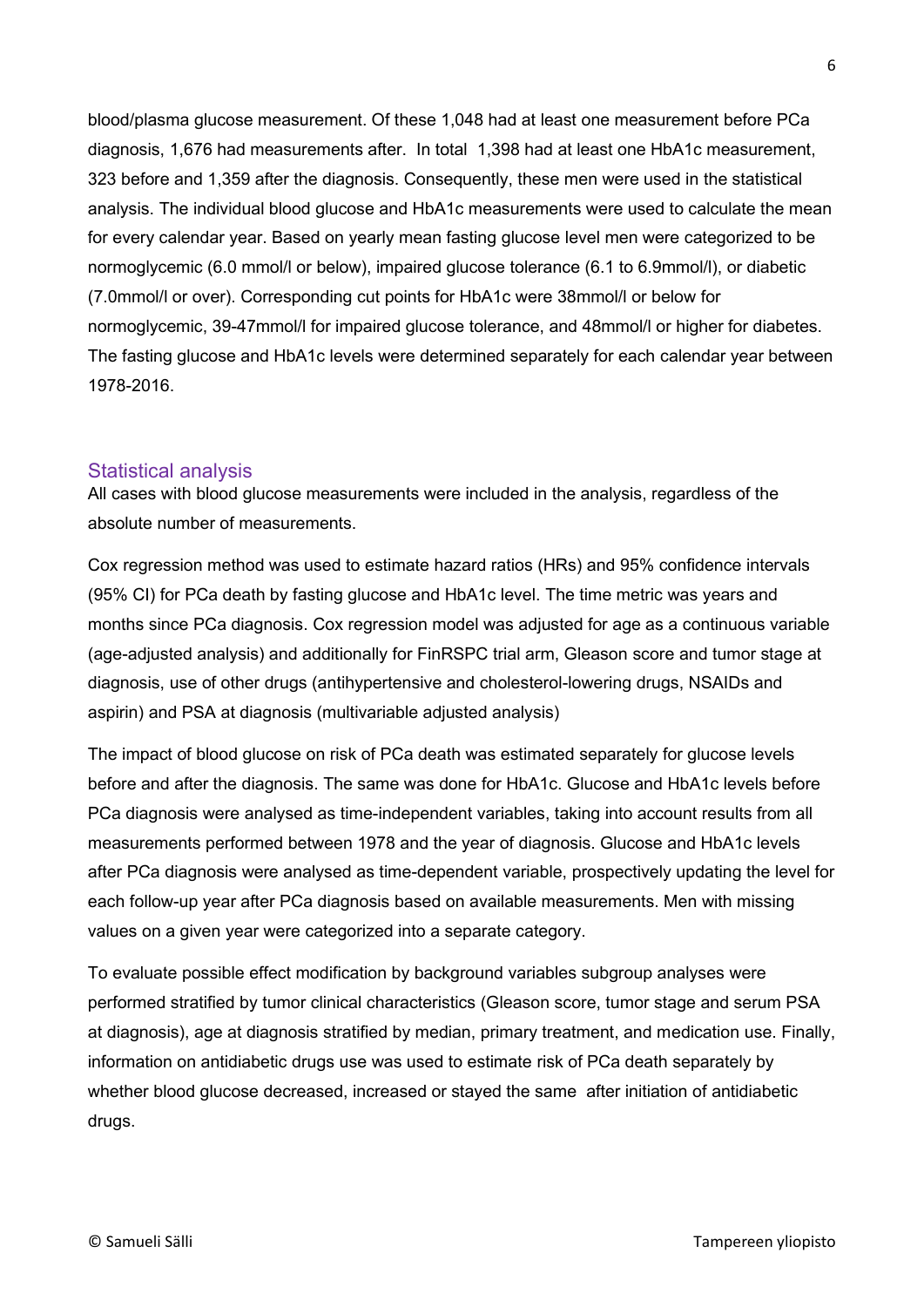Lag-time analysis was used to assess the long-term risk of death in PCa patients with elevated blood glucose levels. Blood glucose levels from a certain year were lagged forward in the follow-up time, e.g. in 5-year lag time analysis measurements from the first follow-up year were analysed on the sixth follow-up year. We estimated the risk of PCa death in relation to blood glucose measurements taken 1-20 years earlier. This allowed us to estimate how diabetic blood glucose measurements in the past predicted the prognosis of PCa patients. Both IGT and diabetic blood glucose levels were examined, with normoglycemic men as the reference group.

Statistical analyses were performed using "IBM SPSS Statistics 23" software.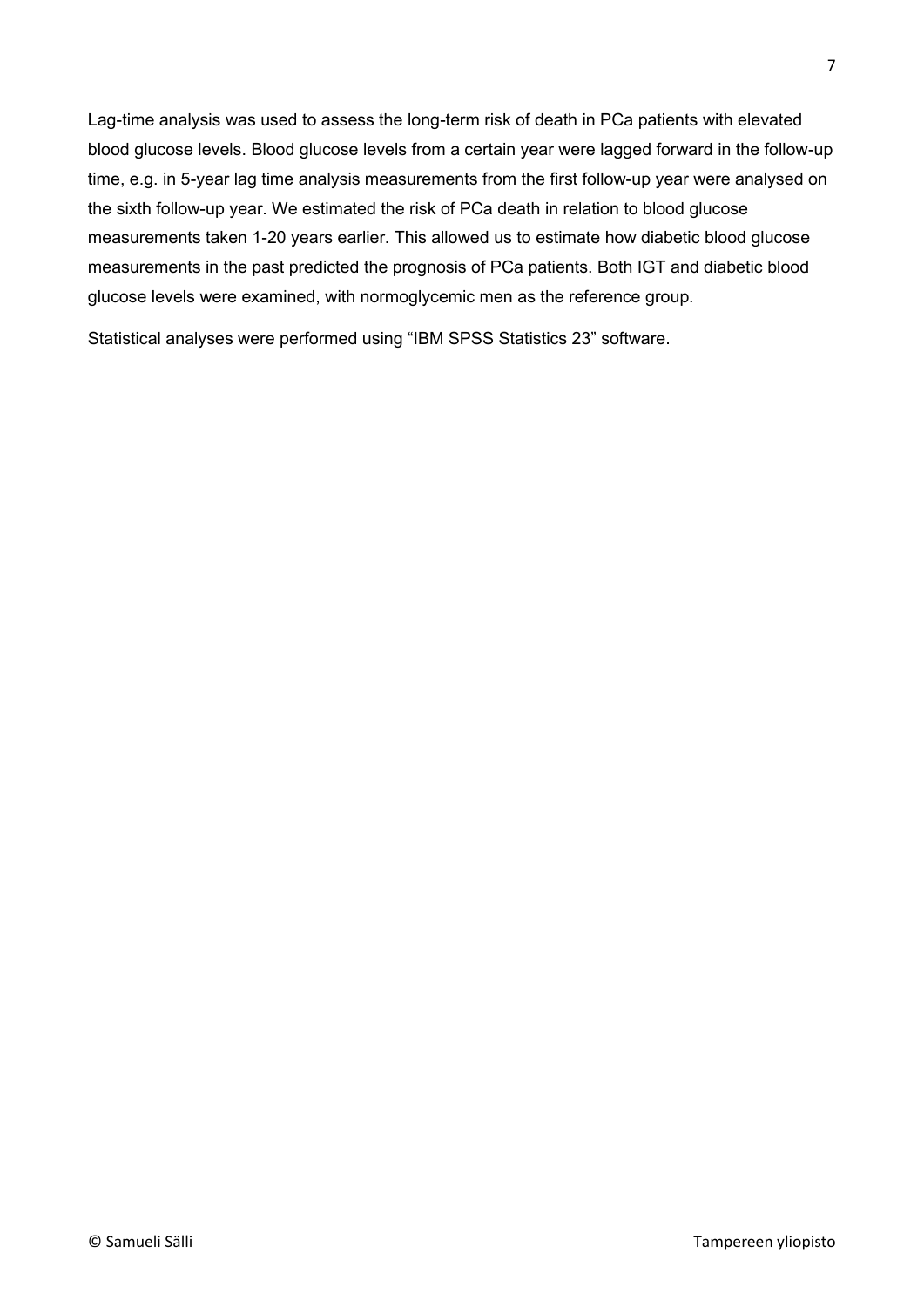### <span id="page-8-0"></span>RESULTS

#### <span id="page-8-1"></span>Population characteristics

At least one fasting blood glucose measurement was available for 1,770 PCa (27.1%) cases, of whom 675 died (182 from PCa) during the median follow-up of 9.9 years after the diagnosis (Table 1). The median follow-up time was slightly shorter in diabetic patients (9.3 versus 10.1).

The proportion of Gleason 7 and 8-10 tumors was higher among men with diabetes or IGT compared to normoglycemic men. Also, the proportion of men with metastatic PCa at diagnosis was non-significantly higher in diabetic men (7.9% vs 4.8%, p = 0.064). Similarly, median PSA at diagnosis was higher in diabetic men (9.0 vs 7.4 ng/ml, p = 0.003) (Table 1).

Primary PCa treatment did not significantly differ by blood glucose level. Diabetic men were slightly less often managed surgically and received more often endocrine treatment compared to normoglycemic men.

Men with elevated blood glucose levels were more often users of antidiabetic drugs (73.0% in diabetic versus 3.5% in normoglycemic men, p <0.001) and antihypertensive drugs (91.7% versus 81.7%, respectively, p < 0.001)

|                           | Fasting blood glucose |                 |                 |  |  |
|---------------------------|-----------------------|-----------------|-----------------|--|--|
|                           | Normoglycemic         | IGT             | <b>Diabetic</b> |  |  |
| n of cases                | 971                   | 484             | 315             |  |  |
| n of deaths               | 324 (33.4%)           | 181 (37.4%)     | 170 (54.0%)     |  |  |
| n of prostate cancer      | 76 (7.8%)             | 57 (11.8%)      | 49 (15.6%)      |  |  |
| deaths                    |                       |                 |                 |  |  |
| median follow up<br>(IQR) | $10.1(7.0-12.9)$      | $9.8(6.8-12.5)$ | $9.3(5.0-13.3)$ |  |  |
| Gleason score; n          |                       |                 |                 |  |  |
| $(%)^{*}$                 |                       |                 |                 |  |  |
| 6 or less                 | 587 (60.4%)           | 245 (50.6%)     | 158 (50.2%)     |  |  |
|                           | 244 (25.1%)           | 147 (30.4%)     | 82 (26.0%)      |  |  |
| $8 - 10$                  | 111 (11.4%)           | 77 (15.9%)      | 60 (19.0%)      |  |  |
| Tumour stage; n (%)       |                       |                 |                 |  |  |
| localized                 | 894 (92.1%)           | 436 (90.1%)     | 286 (90.8%)     |  |  |
| metastatic                | 47 (4.8%)             | 36 (7.4%)       | 25 (7.9%)       |  |  |
| Median psa at             | 7.40                  | 7.9             | $9.0**$         |  |  |
| diagnosis (IQR)           |                       |                 |                 |  |  |
| Primary treatment; n      |                       |                 |                 |  |  |
| (%)                       |                       |                 |                 |  |  |
| surgery                   | 330 (34.0%)           | 154 (31.8%)     | 85 (27.0%)      |  |  |
| radiation therapy         | 337 (34.7%)           | 170 (35.1%)     | 116 (36.8%)     |  |  |
| endocrine therapy         | 180 (18.5%)           | 99 (20.4%)      | 79 (25.1%)      |  |  |

Table 1. Population characteristics.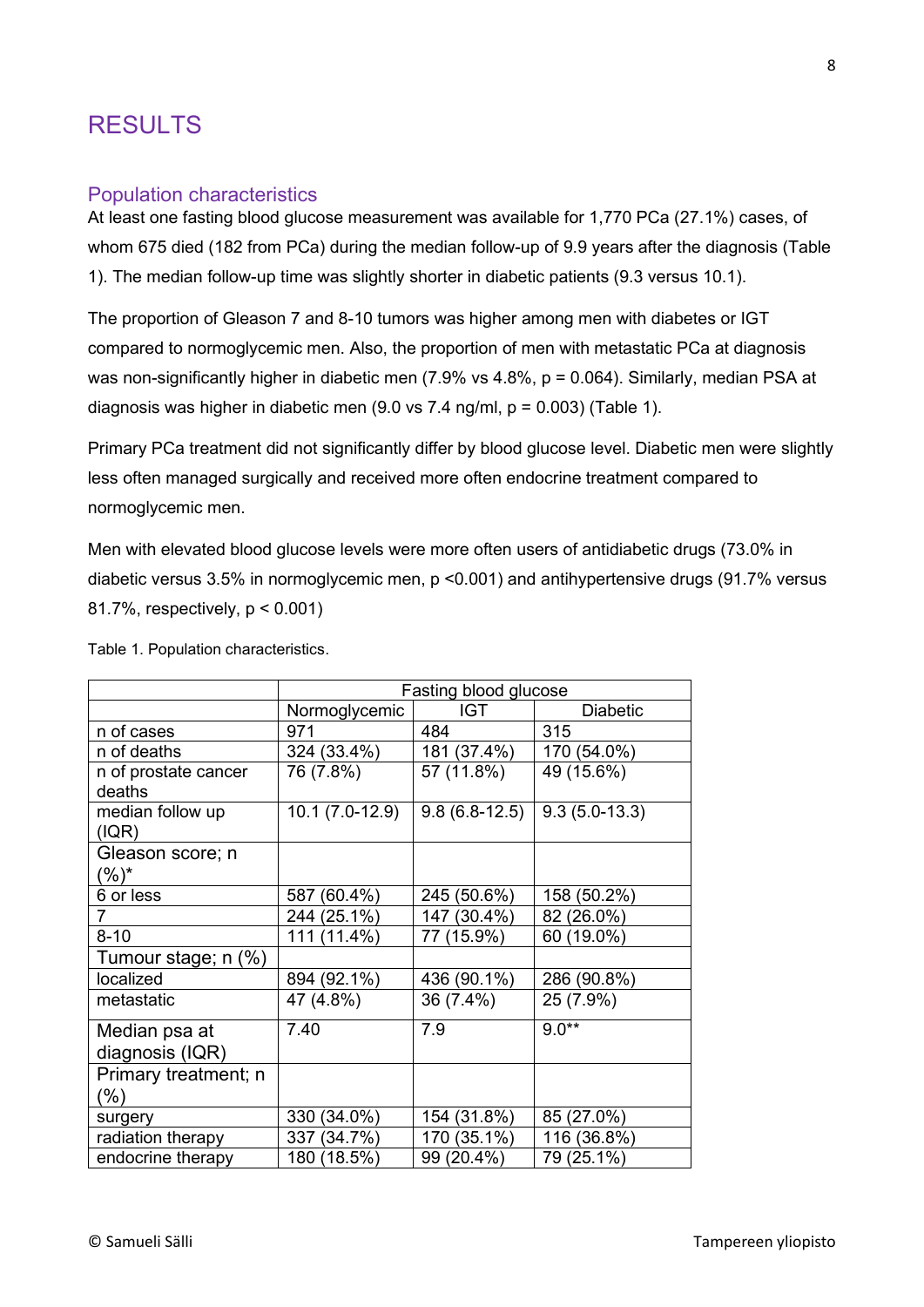| active<br>surveillance/watchful<br>waiting     | 116 (11.9%) | 55 (11.4%)  | 31 (9.84%)  |
|------------------------------------------------|-------------|-------------|-------------|
| Medication use; n<br>(%)                       |             |             |             |
| statins                                        | 487 (50.2%) | 262 (54.1%) | 199 (63.2%) |
| antihypertensive<br>drugs <sup>*</sup>         | 793 (81.7%) | 406 (83.9%) | 289 (91.7%) |
| antidiabetic drugs*                            | 34 (3.50%)  | 86 (17.8%)  | 230 (73.0%) |
| nsaid                                          | 896 (92.3%) | 457 (94.4%) | 286 (90.8%) |
| aspirin                                        | 174 (17.9%) | 78 (16.1%)  | 63 (20.0%)  |
| Charlson<br>comorbidity index;<br>median (IQR) | $2(2-4)$    | $2(2-4)$    | $3(2-5)$ ** |

\* P < 0.05 for difference by blood glucose level. Calculated with Chi-square test.

\*\* p <= 0.003 for difference compared to normoglycemic men. Calculated with Mann-Whitney U-test

#### <span id="page-9-0"></span>Risk of PCa death by fasting blood glucose level before and after diagnosis

The 5-year disease-specific survival proportions were 91.1%, 94.2% and 95.8% among diabetic, pre-diabetic and normoglycemic men, respectively (Supplementary figure 1). Compared to normoglycemic men, diabetic blood glucose levels after PCa diagnosis were associated with an increased risk of PCa death (multivariable-adjusted HR 1.67 95% CI 1.18-2.36) (Table 2). Similar risk increase was observed for IGT and diabetic blood glucose levels before PCa diagnosis only in the age-adjusted analysis.

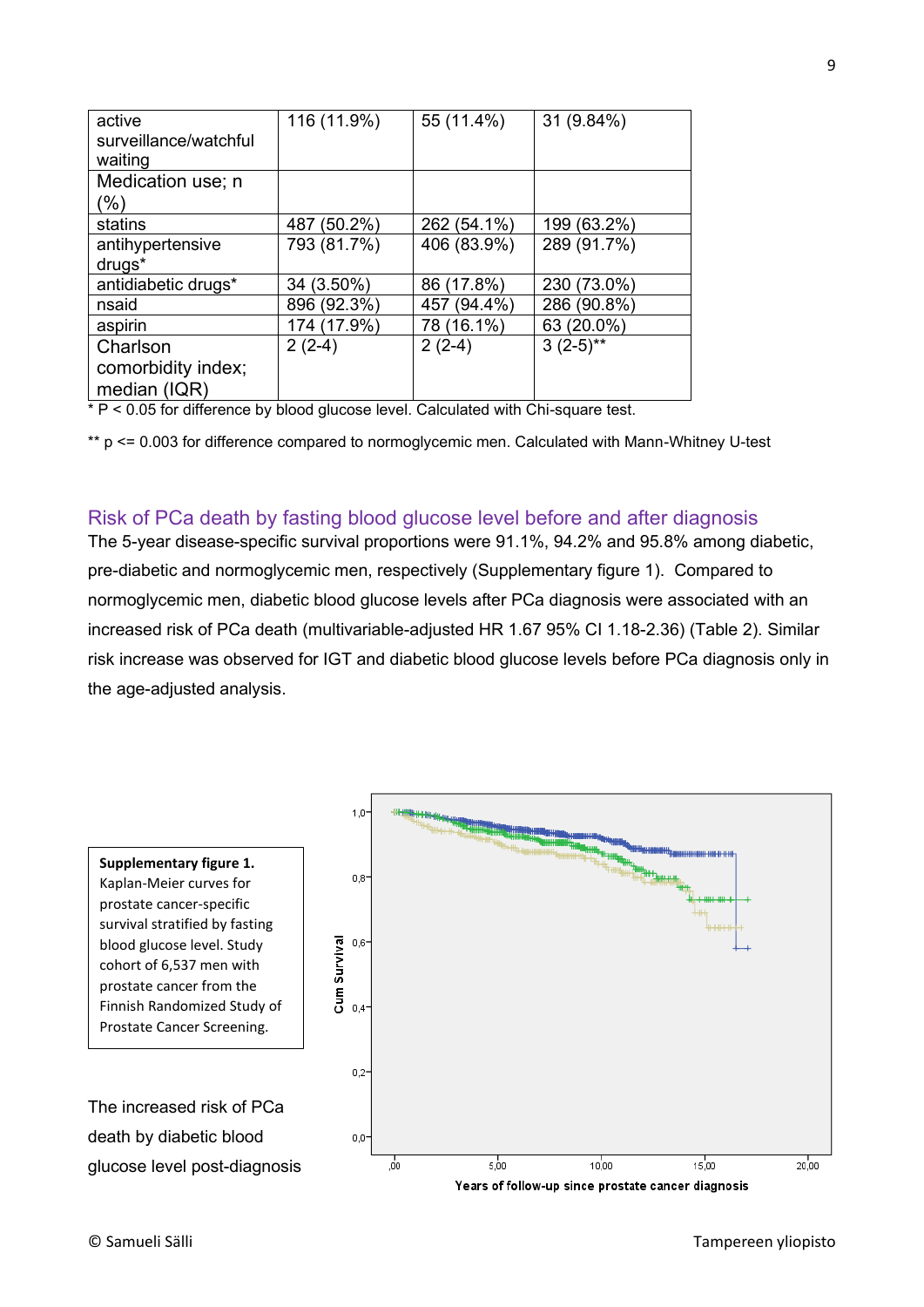was observed in men with Gleason 6 or lower and Gleason 7 disease at diagnosis, not among men with Gleason 8-10 tumors (Table 2). The risk association between blood glucose level and risk of PCa death did not differ by PSA level.

When stratified by tumor stage, the risk increase by post-diagnostic blood glucose level was observed only among men diagnosed with non-metastatic cancer; both IGT and diabetic glucose levels were associated with increased risk of PCa death: HR 1.83 (0.89-3.76) for IGT, and HR 2.39 (1.45-3.93) for diabetic participants in this subgroup. Again, such findings were not observed for glucose levels before PCa diagnosis (Table 2).

Table 2. Risk of prostate cancer death by blood glucose level (normoglycemic level as the reference point). Cohort population of 1,770 men with prostate cancer diagnosed within Finnish Randomized Trial of Screening for Prostate Cancer.

|                | Risk of prostate cancer death |                                |            |                                   |                                     |           |                                      |           |
|----------------|-------------------------------|--------------------------------|------------|-----------------------------------|-------------------------------------|-----------|--------------------------------------|-----------|
|                |                               | Blood glucose before diagnosis |            |                                   | Blood glucose after diagnosis       |           |                                      |           |
|                | HR $(95\%CI)_{age}$           |                                | <b>HR</b>  |                                   | $HR (95\%CI)_{age\text{-adjusted}}$ |           | HR (95%CI) <sub>multivariable-</sub> |           |
|                | adjusted                      |                                |            | (95%CI) <sub>multivariable-</sub> |                                     |           | adjusted*                            |           |
|                |                               |                                | adjusted*  |                                   |                                     |           |                                      |           |
|                | <b>IGT</b>                    | Diabetic                       | <b>IGT</b> | Diabetic                          | <b>IGT</b>                          | Diabetic  | <b>IGT</b>                           | Diabetic  |
| All            | 1.60                          | 2.34                           | 1.04       | 1.69                              | 1.69                                | 1.72      | 1.50                                 | 1.67      |
| prostate       | $(1.02 -$                     | $(1.47 -$                      | $(0.65 -$  | $(1.05 -$                         | $(0.99 -$                           | $(1.22 -$ | $(0.87 -$                            | $(1.18 -$ |
| cancer         | 2.53)                         | 3.73)                          | 1.68)      | 2.72)                             | 2.89)                               | 2.42)     | 2.56)                                | 2.36)     |
| cases          |                               |                                |            |                                   |                                     |           |                                      |           |
| Gleason        | 1.49                          | 1.49                           | 0.95       | 1.24                              | 1.48                                | 2.41      | 1.45                                 | 2.37      |
| 6 or           | $(0.47 -$                     | $(0.38 -$                      | $(0.28 -$  | $(0.30 -$                         | $(0.37 -$                           | $(1.07 -$ | $(0.36 -$                            | $(1.05 -$ |
| below          | 4.70)                         | 5.81)                          | 3.17)      | 5.12)                             | 5.28)                               | 5.45)     | 5.80)                                | 5.37)     |
| Gleason        | 1.61                          | 3.63                           | 1.76       | 3.69                              | 0.79                                | 2.68      | 0.67                                 | 2.26      |
| $\overline{7}$ | $(0.64 -$                     | $(1.53 -$                      | $(0.61 -$  | $(1.39 -$                         | $(0.16 -$                           | $(1.26 -$ | $(0.14 -$                            | $(1.12 -$ |
|                | 4.10)                         | 8.63)                          | 5.08)      | 9.77)                             | 3.81)                               | 5.70)     | 3.17)                                | 4.59)     |
| Gleason        | 1.28                          | 1.21                           | 0.94       | 1.27                              | 1.17                                | 1.02      | 1.14                                 | 1.01      |
| $8 - 10$       | $(0.70 -$                     | $(0.62 -$                      | $(0.50 -$  | $(0.64 -$                         | $(0.58 -$                           | $(0.64 -$ | $(0.56 -$                            | $(0.63 -$ |
|                | 2.36)                         | 2.36)                          | 1.78)      | 2.52)                             | 2.37)                               | 1.63)     | 2.34)                                | 1.63)     |
| Localized      | 1.82                          | 2.12                           | 1.65       | 1.52                              | 2.36                                | 2.46      | 1.83                                 | 2.39      |
| cancer         | $(1.03 -$                     | $(1.03 -$                      | $(0.91 -$  | $(0.82 -$                         | $(1.15 -$                           | $(1.49 -$ | $(0.89 -$                            | $(1.45 -$ |
|                | 3.23)                         | 3.23)                          | 2.96)      | 2.83)                             | 4.84)                               | 4.05)     | 3.76)                                | 3.93)     |
| Metastati      | 0.49                          | 1.60                           | 0.66       | 1.78                              | 1.07                                | 0.98      | 1.05                                 | 0.97      |
| c cancer       | $(0.23 -$                     | $(0.77 -$                      | $(0.29 -$  | $(0.77 -$                         | $(0.46 -$                           | $(0.60 -$ | $(0.45 -$                            | $(0.59 -$ |
|                | 1.04)                         | 3.35)                          | 1.52)      | 4.08)                             | 2.48)                               | 1.61)     | 2.45)                                | 1.59)     |
| Serum          | 2.51                          | 3.31                           | 1.83       | 1.71                              | 1.74                                | 1.92      | 1.20                                 | 1.99      |
| PSA at         | $(0.97 -$                     | $(1.27 -$                      | $(0.64 -$  | $(0.62 -$                         | $(0.62 -$                           | $(0.98 -$ | $(0.43 -$                            | $(1.01 -$ |
| diagnosis      | 6.52)                         | 8.63)                          | 5.20)      | 4.77)                             | 4.89)                               | 3.76)     | 3.39)                                | 3.91)     |
| 7.31 or        |                               |                                |            |                                   |                                     |           |                                      |           |
| below          |                               |                                |            |                                   |                                     |           |                                      |           |
| Serum          | 1.10                          | 1.98                           | 0.69       | 1.66                              | 1.37                                | 1.38      | 1.40                                 | 1.45      |
| PSA at         | $(0.64 -$                     | $(1.15 -$                      | $(0.40 -$  | $(0.96 -$                         | $(0.70 -$                           | $(0.92 -$ | $(0.71 -$                            | $(0.97 -$ |
| diagnosis      | 1.90)                         | 3.41)                          | 1.22)      | 2.89)                             | 2.67)                               | 2.07)     | 2.74)                                | 2.17)     |
| 7.32 or        |                               |                                |            |                                   |                                     |           |                                      |           |
| higher         |                               |                                |            |                                   |                                     |           |                                      |           |

IGT = Impaired glucose tolerance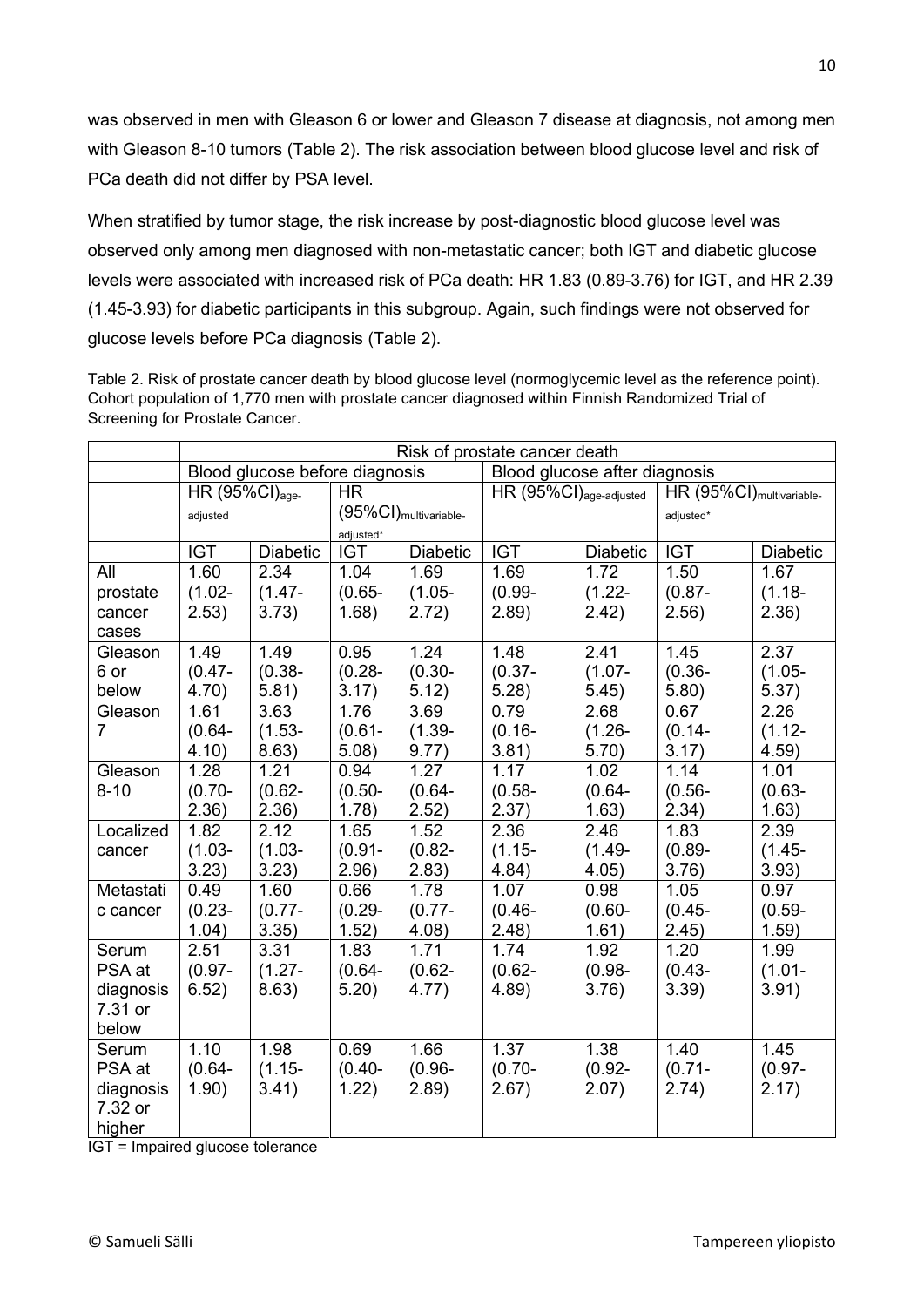\* Calculated with Cox regression model with adjustment for age at PCa diagnosis, tumor Gleason grade and stage, PSA at diagnosis and FinRSPC study arm.

In analyses of HbA1c levels (Table 3), some suggestions of increased risk were noted for diabetic levels both before and after PCa diagnosis. However, the analyses were limited by low statistical power.

Table 3. Risk of prostate cancer death by glycated haemoglobin level (normoglycemic level as the reference point). Cohort population of 1,770 men with prostate cancer diagnosed within Finnish Randomized Trial of Screening for Prostate Cancer.

|           | Risk of prostate cancer death |                              |                                   |                 |                               |                 |                                      |                 |
|-----------|-------------------------------|------------------------------|-----------------------------------|-----------------|-------------------------------|-----------------|--------------------------------------|-----------------|
|           |                               | HbA1c-level before diagnosis |                                   |                 | HbA1c-level after diagnosis   |                 |                                      |                 |
|           | HR (95%CI) <sub>age-</sub>    |                              | <b>HR</b>                         |                 | HR $(95\%CI)$ <sub>age-</sub> |                 | HR (95%CI) <sub>multivariable-</sub> |                 |
|           | adjusted                      |                              | (95%CI) <sub>multivariable-</sub> |                 | adjusted                      |                 | adjusted*                            |                 |
|           |                               |                              | adjusted*                         |                 |                               |                 |                                      |                 |
|           | <b>IGT</b>                    | <b>Diabetic</b>              | <b>IGT</b>                        | <b>Diabetic</b> | <b>IGT</b>                    | <b>Diabetic</b> | <b>IGT</b>                           | <b>Diabetic</b> |
| All       | 1.30                          | 2.14                         | 1.21                              | 1.33            | 2.02                          | 1.79            | 1.81                                 | 1.86            |
| prostate  | $(0.51 -$                     | $(0.89 -$                    | $(0.46 -$                         | $(0.52 -$       | $(0.87 -$                     | $(0.85 -$       | $(0.78 -$                            | $(0.88 -$       |
| cancer    | 3.32)                         | 5.14)                        | 3.41)                             | 3.41)           | 4.69)                         | 3.76)           | 4.22)                                | 3.92)           |
| cases     |                               |                              |                                   |                 |                               |                 |                                      |                 |
| Gleason   | $\overline{a}$                | $\overline{a}$               | $\overline{a}$                    | $\blacksquare$  | 4.50                          | 3.68            | 4.35                                 | 3.80            |
| 6 or      |                               |                              |                                   |                 | $(0.54 -$                     | $(0.52 -$       | $(0.52 -$                            | $(0.53 -$       |
| below     |                               |                              |                                   |                 | 37.4)                         | 26.3)           | 36.2)                                | 27.2)           |
| Gleason   | 1.35                          | 0.92                         | 3.09                              | 4.24            | 3.11                          | 4.51            | 3.01                                 | 4.75            |
| 7         | $(0.22 -$                     | $(0.13 -$                    | $(0.32 -$                         | $(0.23 -$       | $(0.35 -$                     | $(0.63 -$       | $(0.33 -$                            | $(0.66 -$       |
|           | 8.43)                         | 6.61)                        | 29.7)                             | $80.0$ )        | (27.9)                        | 32.3)           | 27.1)                                | 34.0)           |
| Gleason   | 1.37                          | 2.43                         | 1.62                              | 2.03            | 0.87                          | 0.97            | 0.71                                 | 0.76            |
| $8 - 10$  | $(0.46 -$                     | $(0.84 -$                    | $(0.50 -$                         | $(0.66 -$       | $(0.30 -$                     | $(0.40 -$       | $(0.25 -$                            | $(0.31 -$       |
|           | 4.12)                         | 7.02)                        | 5.23)                             | 6.25)           | 2.52)                         | 2.35)           | 2.07)                                | 1.85)           |
| Localized | 0.88                          | 1.24                         | 1.00                              | 1.00            | 1.59                          | 1.50            | 1.40                                 | 1.64            |
| cancer    | $(0.27 -$                     | $(0.40 -$                    | $(0.31 -$                         | $(0.30 -$       | $(0.61 -$                     | $(0.67 -$       | $(0.54 -$                            | $(0.73 -$       |
|           | 2.90)                         | 3.84)                        | 3.20)                             | 3.31)           | 4.09                          | 3.35)           | 3.61)                                | 3.68)           |
| Metastati | 4.89                          | 8.86                         | 5.03                              | 9.04            | 2.48                          | 2.58            | 2.35                                 | 2.21            |
| c cancer  | $(0.57 -$                     | $(1.11 -$                    | $(0.58 -$                         | $(1.05 -$       | $(0.31 -$                     | $(0.31 -$       | $(0.29 -$                            | $(0.31 -$       |
|           | 41.6)                         | 71.1)                        | 43.5)                             | 78.0)           | 19.8)                         | 19.8)           | 18.8)                                | 15.9)           |
| Serum     | 1.06                          | 2.04                         | 1.00                              | 1.00            | 1.82                          | 1.80            | 1.08                                 | 1.72            |
| PSA at    | $(0.19 -$                     | $(0.41 -$                    | $(0.22 -$                         | $(0.20 -$       | $(0.37 -$                     | $(0.45 -$       | $(0.22 -$                            | $(0.43 -$       |
| diagnosis | 5.85)                         | 10.2)                        | 4.65)                             | 4.93)           | 9.04)                         | 7.26)           | 5.38)                                | 6.98)           |
| 7.31 or   |                               |                              |                                   |                 |                               |                 |                                      |                 |
| below     |                               |                              |                                   |                 |                               |                 |                                      |                 |
| Serum     | 2.06                          | 2.62                         | 3.03                              | 2.90            | 1.94                          | 1.64            | 1.95                                 | 1.78            |
| PSA at    | $(0.67 -$                     | $(0.92 -$                    | $(0.86 -$                         | $(0.86 -$       | $(0.71 -$                     | $(0.68 -$       | $(0.71 -$                            | $(0.74 -$       |
| diagnosis | 6.35)                         | 7.51)                        | 10.6)                             | 9.82)           | 5.29)                         | 4.00)           | 5.35)                                | 4.31)           |
| 7.32 or   |                               |                              |                                   |                 |                               |                 |                                      |                 |
| higher    |                               |                              |                                   |                 |                               |                 |                                      |                 |

<span id="page-11-0"></span>\* Calculated with Cox regression model with adjustment for age at PCa diagnosis, tumor Gleason grade and stage, PSA at diagnosis and FinRSPC study arm.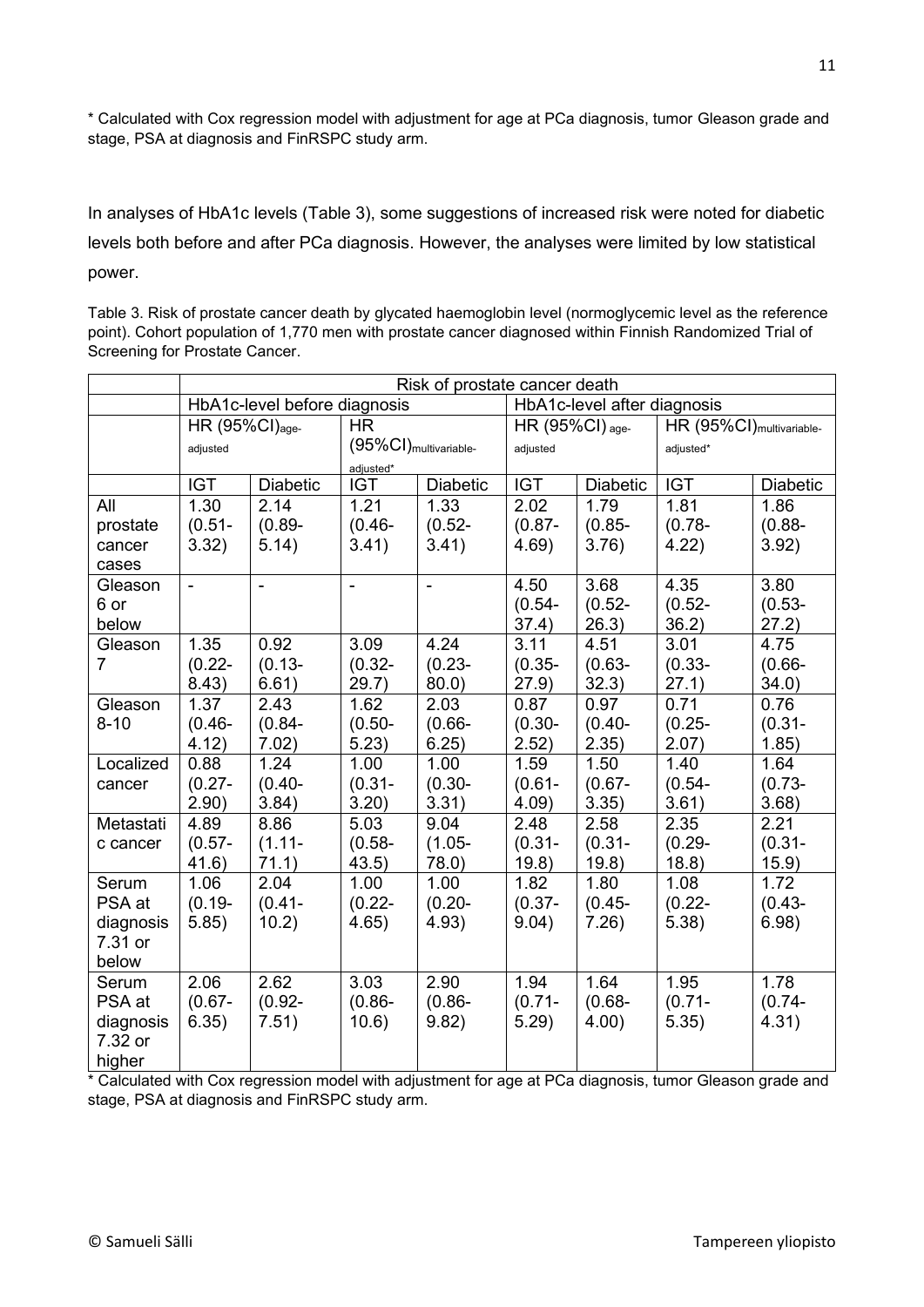### Subgroup analysis

In subgroup analyses no significant effect modification was observed by age at diagnosis or primary treatment modality (Table 4).

Similarly, use of antihypertensive drugs, NSAIDs, or aspirin did not clearly modify the risk association between blood glucose and PCa death (Table 4). However, use of antidiabetic medication modified the risk association with diabetic glucose level, risk increase being observed only among men who did not use antidiabetic drugs, p for interaction = 0.022 in the diabetic group. Furthermore, participants with diabetic blood glucose levels after the diagnosis who were simultaneously taking statins had an increased risk of PCa death, but among men who were not statin users the risk increase was not significant; p for interaction  $= 0.019$ .

Table 4. Risk of prostate cancer death by blood glucose levels in subgroups stratified by age, primary treatment and medication use (normoglycemic level as the reference point). Cohort population of 1,770 men with prostate cancer diagnosed within Finnish Randomized Trial of Screening for Prostate Cancer.

|                               | Risk of death overall                         |                                |                                               |                         |  |  |
|-------------------------------|-----------------------------------------------|--------------------------------|-----------------------------------------------|-------------------------|--|--|
|                               |                                               | Blood glucose before diagnosis | Blood glucose after diagnosis                 |                         |  |  |
|                               | HR (95%CI) <sub>multivariable-adjusted*</sub> |                                | HR (95%CI) <sub>multivariable-adjusted*</sub> |                         |  |  |
|                               | <b>IGT</b>                                    | <b>Diabetic</b>                | <b>IGT</b>                                    | <b>Diabetic</b>         |  |  |
| Age at                        |                                               |                                |                                               |                         |  |  |
| diagnosis                     |                                               |                                |                                               |                         |  |  |
| 66 or                         | $0.74(0.25-$                                  | $1.22(0.45-3.27)$              | 1.93 (0.84-4.43)                              | $1.54(0.88-2.71)$       |  |  |
| younger                       | 2.19)                                         |                                |                                               |                         |  |  |
| 67 or older                   | 1.22 (0.70-<br>2.12)                          | $1.84(1.04-3.25)$              | 1.26 (0.62-2.56)                              | 1.73 (1.12-2.69)        |  |  |
| <b>Primary</b>                |                                               |                                |                                               |                         |  |  |
| treatment                     |                                               |                                |                                               |                         |  |  |
| Surgery                       | $0.54(0.06 -$                                 | $1.15(0.11-11.9)$              | $9.42(0.98-91.0)$                             | 8.02 (1.11-58.0)        |  |  |
|                               | 5.28)                                         |                                |                                               |                         |  |  |
| Radiation                     | 2.91 (1.08-                                   | 1.09 (0.31-3.87)               | 1.51 (0.49-4.62)                              | 2.00 (0.99-4.06)        |  |  |
| therapy                       | 7.81)                                         |                                |                                               |                         |  |  |
| Endocrine                     | $0.82(0.45 -$                                 | $\overline{1.76(1.01-3.07)}$   | $1.01(0.51 - 2.03)$                           | $1.27(0.84-1.92)$       |  |  |
| therapy                       | 1.47)                                         |                                |                                               |                         |  |  |
| Watchful                      |                                               | $\blacksquare$                 | $\overline{\phantom{a}}$                      | ÷,                      |  |  |
| waiting                       |                                               |                                |                                               |                         |  |  |
| <b>Medication use</b>         |                                               |                                |                                               |                         |  |  |
| <b>Antidiabetic drugs</b>     |                                               |                                |                                               |                         |  |  |
| Any                           | 1.67 (0.47-                                   | 2.23 (0.67-7.49)               | $0.59(0.22 - 1.64)$                           | $0.64$ (0.26-1.57)**    |  |  |
|                               | 5.93)                                         |                                |                                               |                         |  |  |
| None                          | $0.96(0.56 -$                                 | $1.81(0.95-3.46)$              | 1.48 (0.62-3.58)                              | 1.88 (1.29-2.73)**      |  |  |
|                               | 1.63)                                         |                                |                                               |                         |  |  |
| <b>Statins</b>                |                                               |                                |                                               |                         |  |  |
| Any                           | 1.34 (0.56-                                   | 2.38 (1.03-5.48)               | $1.10(0.40-3.03)$                             | $2.34(1.24 - 4.40)$ *** |  |  |
|                               | 3.19)                                         |                                |                                               |                         |  |  |
| None                          | 1.01 (0.56-<br>1.84)                          | 1.70 (0.91-3.18)               | $2.15(1.14-4.06)$                             | 1.29 (0.85-1.95)***     |  |  |
| <b>Antihypertensive drugs</b> |                                               |                                |                                               |                         |  |  |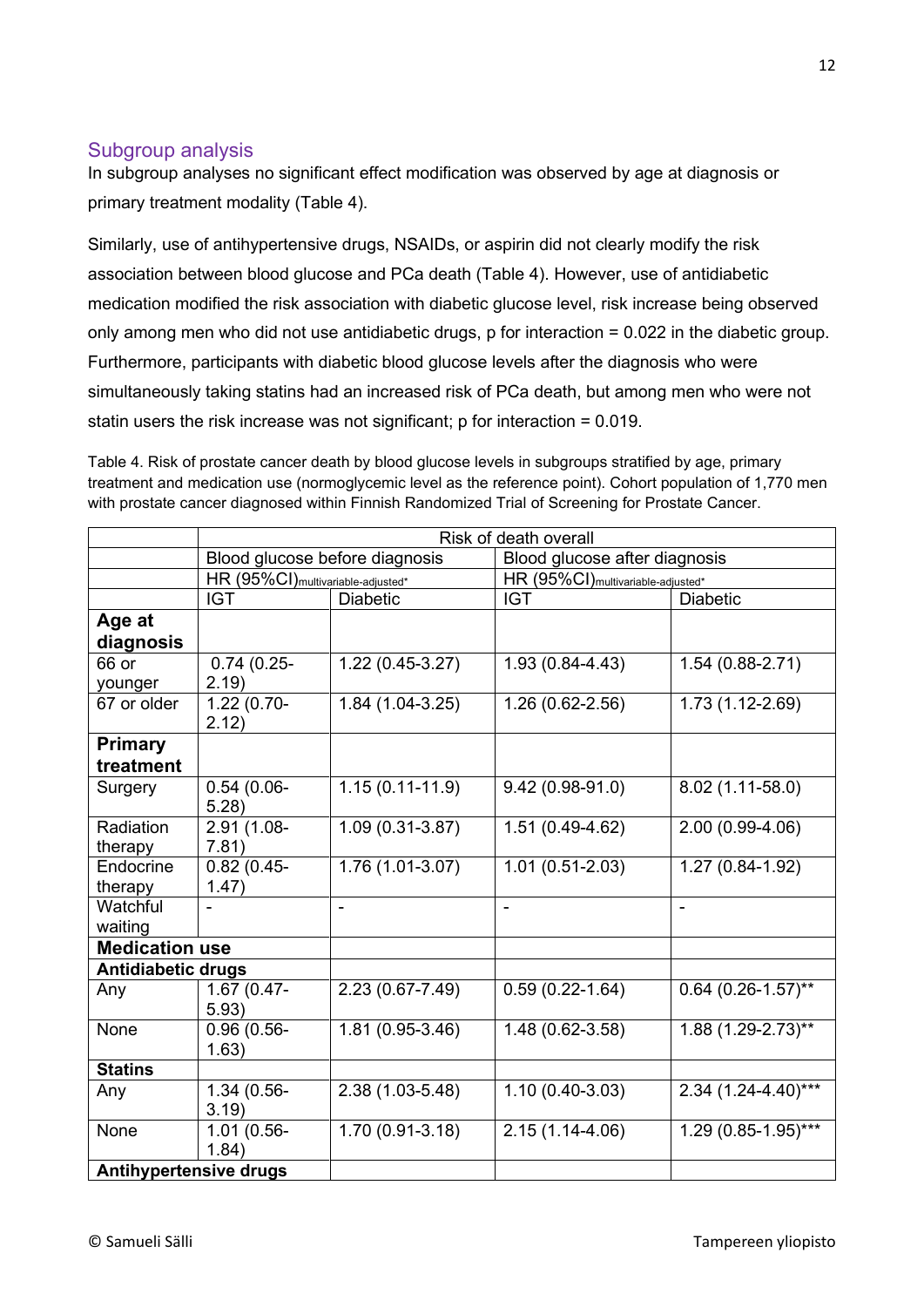| Any            | $1.20(0.70-$<br>2.08)  | $1.95(1.12-3.38)$   | $1.36(0.75-2.47)$ | $1.60(1.09-2.37)$   |
|----------------|------------------------|---------------------|-------------------|---------------------|
| <b>None</b>    | $0.94(0.27 -$<br>3.27) | $0.87(0.29-2.61)$   | 2.80 (0.81-9.63)  | $1.98(0.93 - 4.25)$ |
| <b>NSAIDs</b>  |                        |                     |                   |                     |
| Any            | $1.25(0.76 -$<br>2.05) | $1.63(0.96-2.76)$   | $1.32(0.75-2.33)$ | $1.48(1.04 - 2.12)$ |
| None           | $0.03(0.00 -$<br>2.53) | $2.75(0.66 - 11.5)$ | 4.49 (0.74-27.2)  | 4.32 (1.05-17.8)    |
| <b>Aspirin</b> |                        |                     |                   |                     |
| Any            | $0.50(0.14 -$<br>1.77  | $0.97(0.16-5.75)$   | $1.36(0.25-7.60)$ | $1.90(0.69-5.26)$   |
| None           | $1.15(0.69 -$<br>1.92) | 1.78 (1.07-2.96)    | $1.56(0.89-2.75)$ | $1.63(1.11-2.36)$   |

\* Calculated with Cox regression model with adjustment for age at PCa diagnosis, tumor Gleason grade and stage, PSA at diagnosis and FinRSPC study arm.

 $*$  P for interaction = 0.022 in the group with diabetic fasting blood glucose level

\*\*\* P for interaction by statin use = 0.019

### <span id="page-13-0"></span>Impact of change in fasting blood glucose level after initiation of antidiabetic drug use

Change in blood glucose level after initiation of antidiabetic drug use did not clearly modify the risk association (Supplementary table 1); diabetic blood glucose level was associated with increased risk for PCa death. However, confidence intervals were wide and statistical significance was not reached.

Supplementary table 1. Risk of prostate cancer death by blood glucose level in relation to effectiveness of anti-diabetic medication (no change in blood glucose level as the reference point). Cohort population of 1,770 men with prostate cancer diagnosed within Finnish Randomized Trial of Screening for Prostate Cancer.

|                                |                                     | Risk of prostate cancer death |                                                          |                     |  |  |
|--------------------------------|-------------------------------------|-------------------------------|----------------------------------------------------------|---------------------|--|--|
|                                |                                     |                               | Blood glucose level shift after anti-diabetic medication |                     |  |  |
|                                | $HR (95\%CI)_{age\text{-adjusted}}$ |                               | HR (95%CI) <sub>multivariable-adjusted*</sub>            |                     |  |  |
|                                | Level fell                          | Level rose                    | Level fell                                               | Level rose          |  |  |
| All diabetic drugs<br>combined | $3.57(1.44 - 8.87)$                 | $1.91(0.69-5.26)$             | $5.71(2.12-15.4)$                                        | 2.02 (0.68-5.96)    |  |  |
| Insulin                        | $3.28(0.73-14.8)$                   | 4.77 (0.85-26.7)              | 4.14 (0.67-25.6)                                         | 7.75 (0.84-71.3)    |  |  |
| Sulfonylurea                   | 1.95 (0.66-5.77)                    | $1.97(0.52 - 7.46)$           | $1.00(0.30-3.31)$                                        | $1.00(0.21 - 4.72)$ |  |  |
| Compounds                      |                                     |                               |                                                          |                     |  |  |
| Glitazone                      |                                     |                               |                                                          |                     |  |  |
| Metformin                      | 2.07 (0.75-5.69)                    | $1.24(0.40-3.86)$             | $3.21(0.97-10.7)$                                        | $1.27(0.37 - 4.33)$ |  |  |

\* Calculated with Cox regression model with adjustment for age at PCa diagnosis, tumor Gleason grade and stage, PSA at diagnosis and FinRSPC study arm.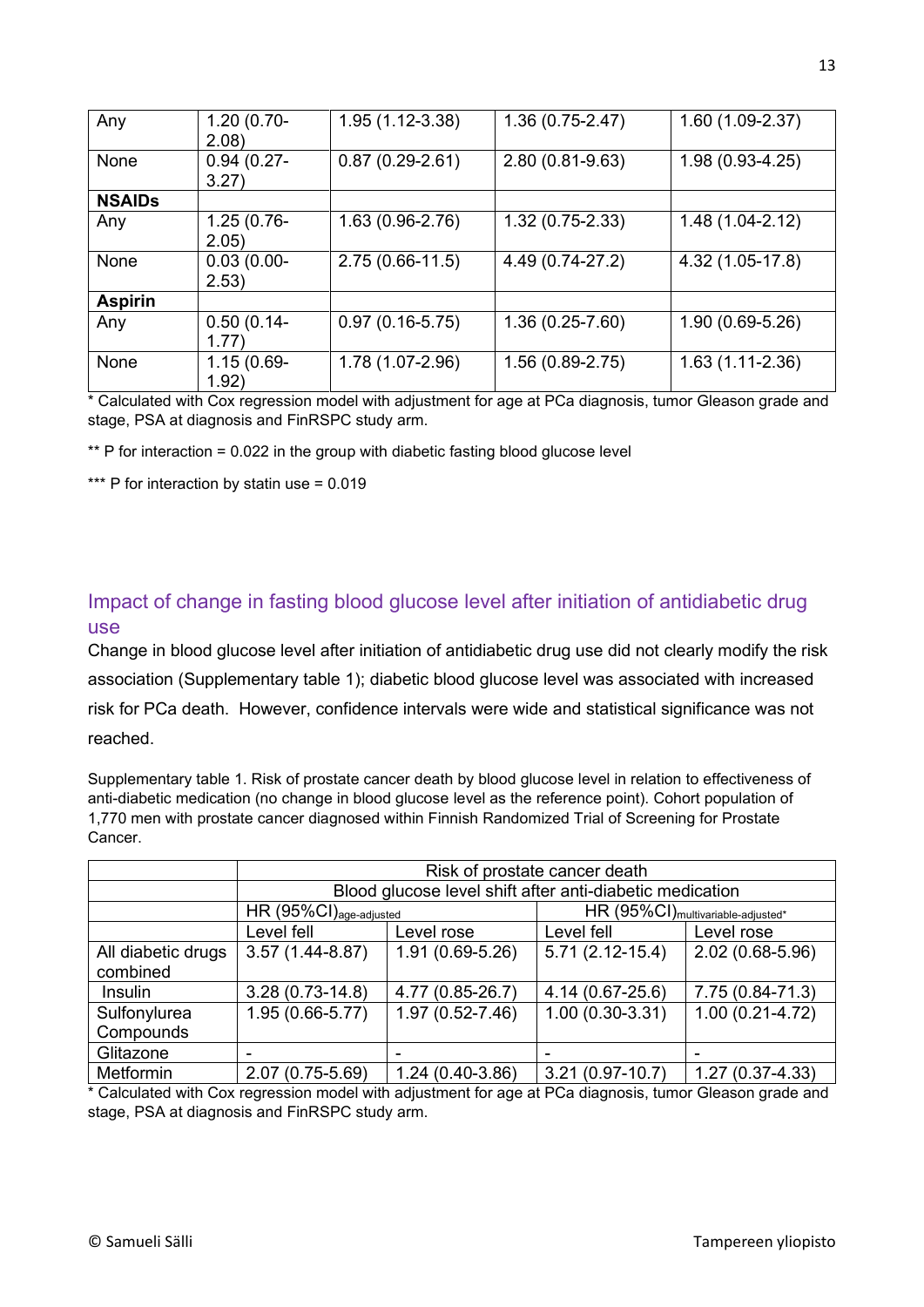### <span id="page-14-0"></span>Lag-time analyses

Risk estimates remained increased similarly increased in 1-year and 5-year lag-time analyses (Table 5). In 10-year and 20-year lag-time analyses no increased risks were observed, but the confidence intervals were wide.

Table 5. Long-term association between fasting blood glucose level and prostate cancer death in lag-time analysis (multivariable adjusted\*).

|                                     |                         |                        | Lag time               |                        |                        |  |  |
|-------------------------------------|-------------------------|------------------------|------------------------|------------------------|------------------------|--|--|
|                                     | Main analysis           | 1vr                    | 5yrs                   | 10yrs                  | 20yrs                  |  |  |
| Fasting<br>blood<br>gluose<br>level | HR (95% CI)             | HR (95% CI)            | HR (95% CI)            | HR (95% CI)            | HR (95% CI)            |  |  |
| Normal                              | Ref                     | Ref                    | Ref                    | Ref                    | Ref                    |  |  |
| <b>IGT</b>                          | $1.50(0.87 -$<br>2.56)  | $2.07(1.21 -$<br>3.54) | $2.03(1.14 -$<br>3.62) | $1.03(0.43 -$<br>2.48) | $0.97(0.09 -$<br>10.7  |  |  |
| <b>Diabetic</b>                     | $1.67(1.18 -$<br>(2.36) | $1.90(1.31 -$<br>2.75) | $1.51(1.02 -$<br>2.24) | $1.22(0.70-$<br>2.12)  | $1.33(0.33 -$<br>5.35) |  |  |

\* Calculated with Cox regression model with adjustment for age at PCa diagnosis, tumor Gleason grade and stage, PSA at diagnosis and FinRSPC study arm.

### <span id="page-14-1"></span>Risk of starting endocrine therapy

Post diagnostic diabetic blood glucose measurements were associated with an increased risk of starting endocrine therapy (multivariable adjusted HR 1.38, 95% CI 1.18-1.62). Nonetheless, direction of change in blood glucose level after initiation of endocrine therapy had no association with prostate cancer survival (Supplementary tables 2 and 3).

Supplementary table 2. Risk of initiation of endocrine therapy as the primary treatment by blood glucose level (normoglycemic level as the reference point). Cohort population of 1,770 men with prostate cancer diagnosed within Finnish Randomized Trial of Screening for Prostate Cancer.

|              | Risk of initiation of endocrine therapy                                                                  |                   |                   |                   |  |
|--------------|----------------------------------------------------------------------------------------------------------|-------------------|-------------------|-------------------|--|
|              | $\mathsf{HR}$ (95%CI) $_{\mathsf{age\text{-}adjusted}}$<br>HR (95%CI) <sub>multivariable-adjusted*</sub> |                   |                   |                   |  |
|              | IGT                                                                                                      | <b>Diabetic</b>   | IGT               | <b>Diabetic</b>   |  |
| All prostate | $1.02(0.79-1.34)$                                                                                        | $1.41(1.20-1.65)$ | $1.04(0.80-1.36)$ | $1.38(1.18-1.62)$ |  |
| cancer cases |                                                                                                          |                   |                   |                   |  |

\*Calculated with Cox regression model with adjustment for age at PCa diagnosis, tumor Gleason grade and stage, PSA at diagnosis and FinRSPC study arm.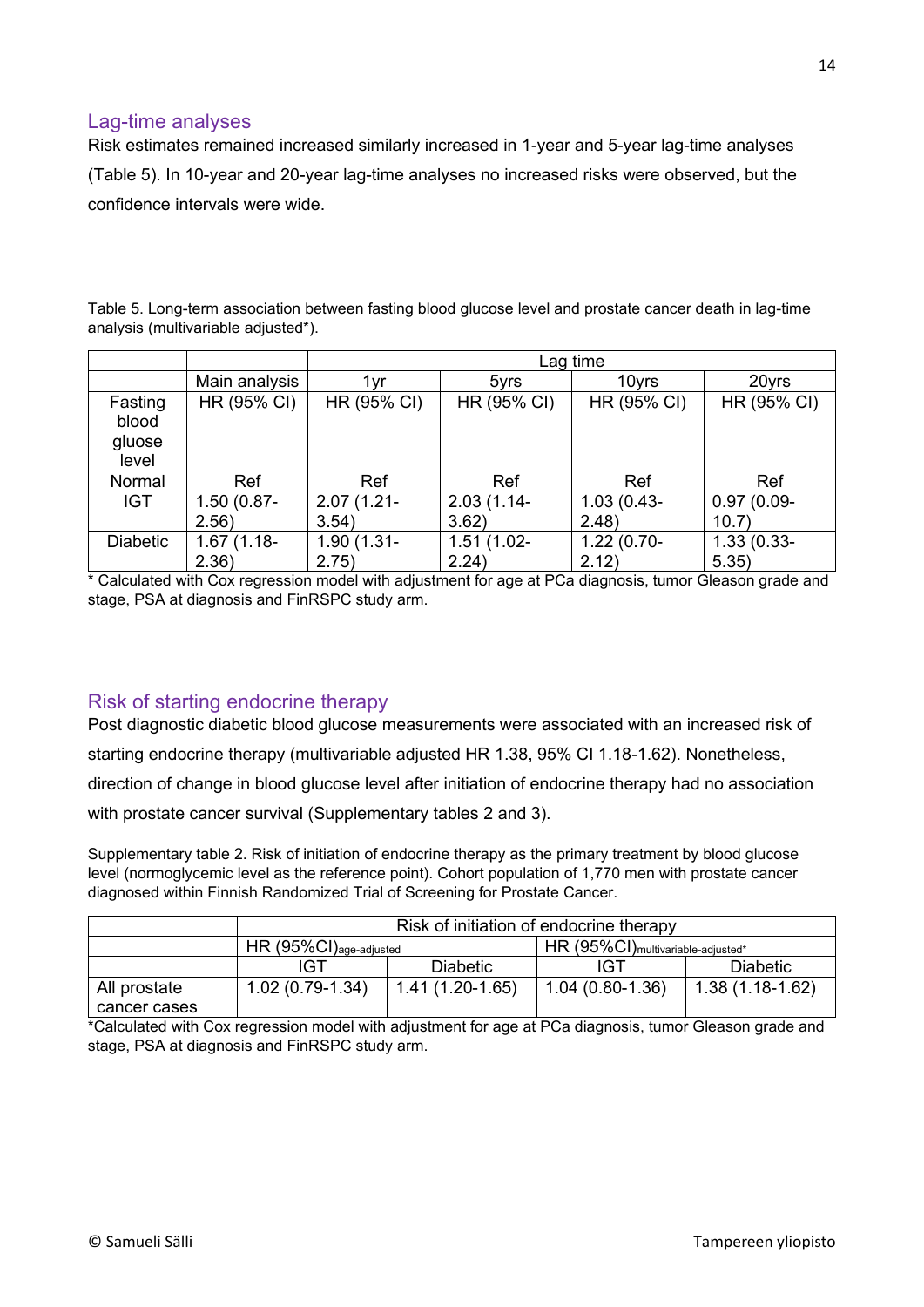Supplementary table 3. Risk of prostate cancer death by reaction of blood glucose level after initiation of endocrine therapy (no change in blood glucose level as the reference point). Cohort population of 1,770 men with prostate cancer diagnosed within Finnish Randomized Trial of Screening for Prostate Cancer.

|                                | Risk of prostate cancer death       |                                                                 |                                               |                   |  |  |
|--------------------------------|-------------------------------------|-----------------------------------------------------------------|-----------------------------------------------|-------------------|--|--|
|                                |                                     | Blood glucose level shift after initiation of endocrine therapy |                                               |                   |  |  |
|                                | $HR (95\%CI)_{age\text{-}adjusted}$ |                                                                 | HR (95%CI) <sub>multivariable-adjusted*</sub> |                   |  |  |
|                                | Level fell                          | Level rose                                                      | Level fell                                    | Level rose        |  |  |
| All endocrine<br>therapy cases | $0.97(0.60-1.59)$                   | $0.64(0.38-1.10)$                                               | $  0.84 (0.50 - 1.40)$                        | $0.59(0.34-1.02)$ |  |  |

\*Calculated with Cox regression model with adjustment for age at PCa diagnosis, tumor Gleason grade and stage, PSA at diagnosis and FinRSPC study arm.

### <span id="page-15-0"></span>**DISCUSSION**

Diabetic fasting blood glucose levels after PCa diagnosis are associated with an increased risk of PCa death. IGT was generally not associated with risk increase. When stratified by tumor characteristics, the risk was modified by tumor stage, the association being stronger among men with localized PCa. Blood glucose level before PCa diagnosis had no association with PCa mortality.

Previous studies on this topic are scarce. Most earlier studies have evaluated self-reported diabetes or relied on antidiabetic medication use. In our study the definition of diabetes was made by measured blood glucose levels, therefore we were more likely to catch also untreated diabetes. Indeed, the risk increase by diabetic glucose level was strongest in men who were not antidiabetic drug users. Thus, antidiabetic treatment likely affects the cancer risks associated with diabetes, suggesting that the optimal way to study diabetes as cancer risk factor includes also non-treated diabetics. We were able to evaluate long-term associations between glucose level and PCa survival, and level after PCa diagnosis. This allowed more comprehensive analysis of diabetes as condition compared to previous studies

A meta-analysis containing 17 cohort studies found an increased risk of PCa death among patients with pre-existing diabetes mellitus (RR=1.29)<sup>(10)</sup>. Similar results were presented by another metaanalysis consisting of 11 cohort studies (RR=1.26)<sup>(11)</sup>. Furthermore, a cohort consisting of 11,920 participants found comparable risk association with diabetes mellitus and PCa progression  $(RR=1.23)^{(12)}$ . Our study supports these findings.

Similar to our study, a weak correlation between hyperglycaemia and PCa death has been previously reported in men with intolerance for oral glucose load <sup>(13)</sup>. The study cohort in the earlier study was similarly sized as ours, but the mean follow-up time after PCa diagnosis was longer (27 vs 9.9 years). However, the blood glucose level groups were stratified by study population-specific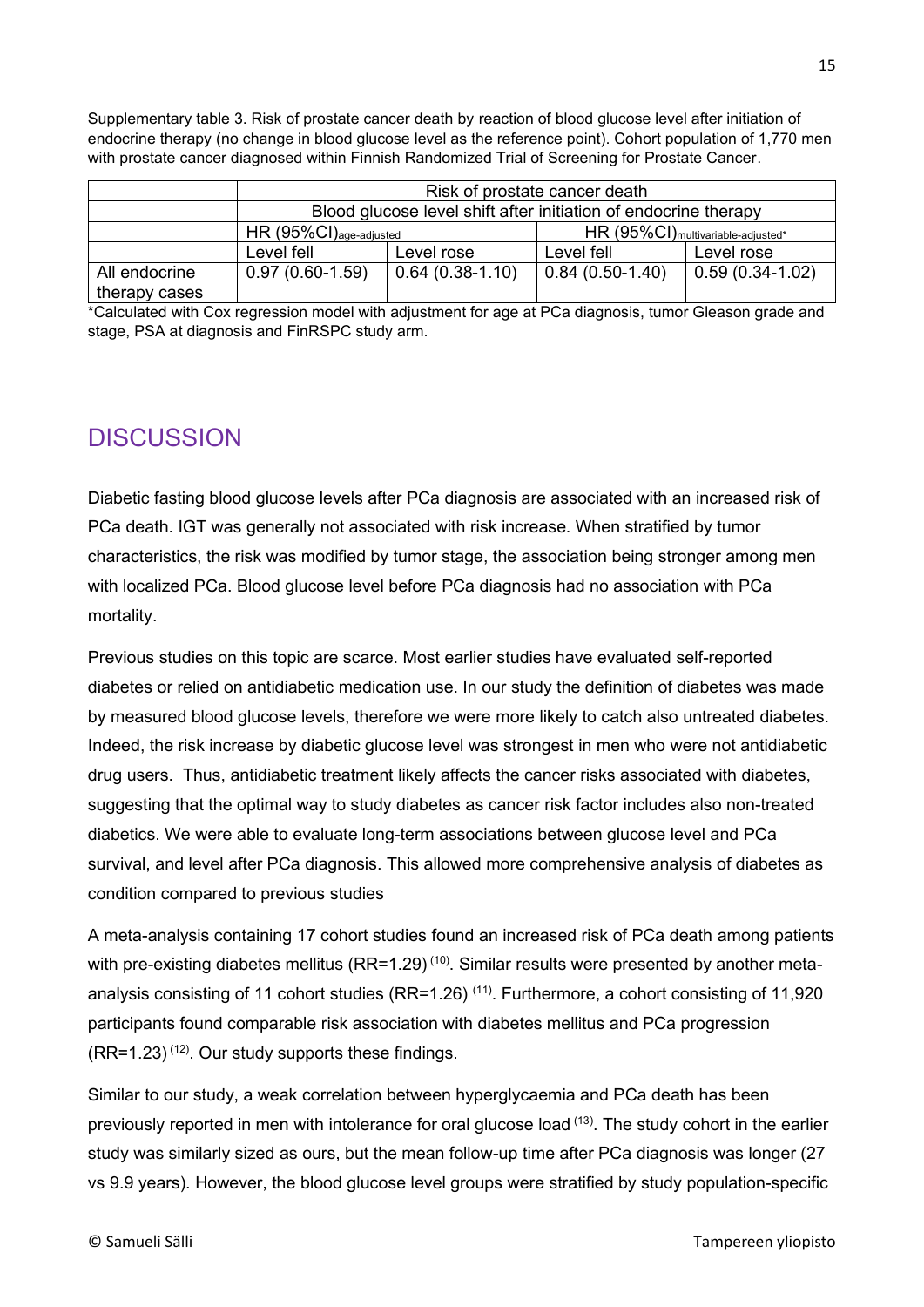quartiles, whereas we used clinical cut-points for IGT and diabetes, producing greater generalizability.

Previously, increased overall cancer mortality has been reported in diabetic patients <sup>(11)</sup>. One possible explanation could be more aggressive tumor types among diabetics. A previous cohort study reported an increased risk of high-grade and metastatic PCa in hyperglycaemic participants <sup>(14)</sup>. Another cohort study found an association between high HbA1c-levels and higher Gleason scores in diabetic PCa patients<sup>(15)</sup>. However, a previous case-control study showed no association between diabetes and PCa aggressiveness<sup>(16)</sup>. Similarly, we have previously observed no association between antidiabetic drug use and Gleason score in the FinRSPC study population  $(17)$ . Diabetes has also been associated with lower serum PSA levels, which may affect the risk association; in a cohort of Finnish operatively managed PCa patients, diabetic men had more highgrade disease despite similar PSA levels compared to non-diabetic <sup>(18)</sup>. However, CaPSURE-study reported no association between diabetes mellitus and aggressive PCa in patients managed with radical prostatectomy (19).

Increased availability of glucose in the bloodstream supports and fuels rapid cancer cell proliferation<sup>(11)</sup>. High blood glucose levels have been proposed to activate genes regulating cell proliferation and migration *in vitro*, increasing their expression in cancer cells<sup>(20)</sup>. High blood glucose has also been linked to decreased apoptosis<sup>(11)</sup>. We have previously reported a link between SNPs in the genes of the glucose metabolic pathway and PCa risk and prognosis, further supporting importance of glucose metabolism for PCa progression <sup>(21)</sup>. Thus, PCa may be more aggressive and exhibit higher proliferative activity in diabetics compared to normoglycemic men, leading to worse survival as observed in our study. Nevertheless, we did observe the survival difference after adjustment for tumor grade, thus hyperglycemia is likely also an independent risk factor for PCa progression.

In type II diabetes mellitus, hyperinsulinemia accompanies persistently elevated blood glucose levels due to insulin resistance. Hyperinsulinemia contributes to tumor growth due to mitogenic effects on cells. Insulin sensitizes cells to other growth factors, such as insulin-like growth factors (IGFs), platelet-derived growth factor (PDGF), and vascular endothelial growth factor (VEGF). Thus, insulin increases cancer cell proliferation leading to faster tumor growth <sup>(22)</sup>. Insulin stimulates the production of IGF-1 in the liver, which further stimulates cell proliferation and inhibits apoptosis. Cancerous cells have a high expression of the IGF-1 receptor gene and high circulating IGF-1 levels associate with poorer prognosis in cancer patients  $(23)$ . Insulin also inhibits the production of insulin-like growth factor binding proteins (IGFBP – I and II), which bind and inhibit IGF-1. Without IGFBP, circulating active IGF-1 is more abundant, which results in increased tumor growth <sup>(23)</sup>.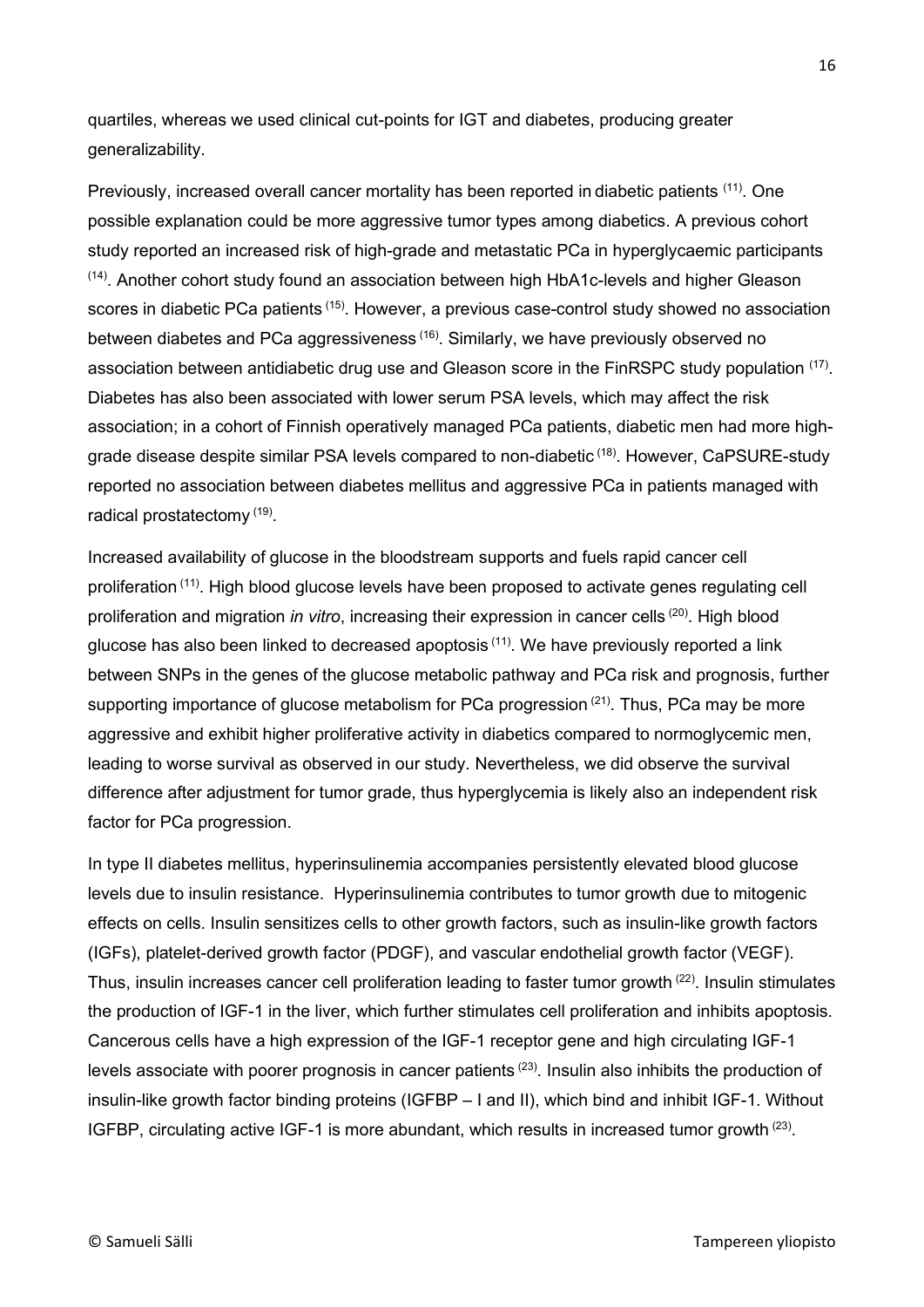Our study cohort was fairly large and contained extensive information on participant and tumor characteristics. Particularly information of usage of anti-diabetic medication within the study cohort allowed us to analyse the effect of anti-diabetic drugs and its relation to risk of PCa death. In addition to fasting blood glucose levels, we also analysed the relation of HbA1c-levels and PCa death, eliminating informational bias that would be inevitable if only one-time measurements were used. Furthermore, we used the clinical blood glucose level cut points to divide the study cohort into normoglycemic, IGT, and diabetic, enhancing external comparability of our results.

Our study has also weaknesses. The study cohort lacks information on lifestyle factors, such as smoking, diet, and amount of exercise, which may affect PCa progression and cause confounding  $(24, 25, 26)$ . However, their role as risk factors for prostate cancer progression is not well established. Additionally, we did not have data on correlates of hyperglycaemia such as hyperinsulinemia or IGF-1 levels, which ultimately could be the drivers of the association found between a high fasting blood glucose levels and the increased risk of PCa death.

In conclusion, diabetic fasting blood glucose levels are associated with poorer PCa outcomes especially among men with localized cancer. Our findings support the role of blood glucose level as risk factor for progression of PCa.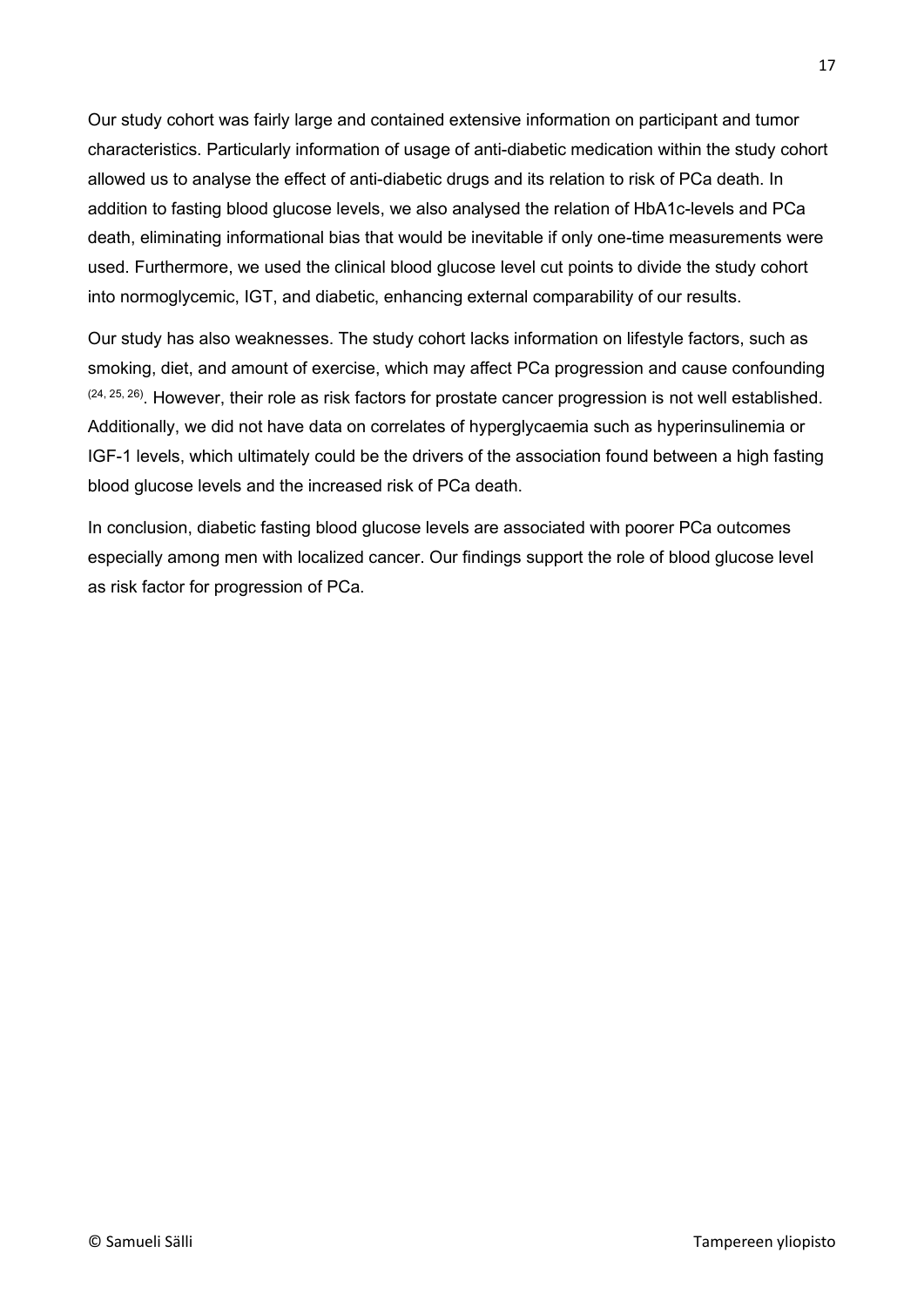## <span id="page-18-0"></span>REFERENCES

- 1. Crawley DJ, Holmberg L, Melvin JC, et al. "Serum glucose and risk of cancer: a meta-analysis". *BMC cancer.* 2014 Dec 19;14(1):1.
- 2. Shikata K, Kentaro, Ninomiya T, and Kiyohara Y. "Diabetes mellitus and cancer risk: review of the epidemiological evidence." *Cancer science* 104.1 (2013): 9-14.
- 3. Barbosa-Desongles A, Hernández C, De Torres I, et al. "Diabetes protects from Prostate cancer by downregulating androgen receptor: new insights from LNCaP cells and PAC120 mouse model." *PloS one* 8.9 (2013): e74179.
- 4. Pandeya DR, Mittal A, Sathian B, and Bhatta B. "Role of hyperinsulinemia in increased risk of Prostate cancer: a case control study from Kathmandu Valley." *Asian Pac J Cancer Prev* 15 (2014): 1031-3.
- 5. Hsing AW, Chua S, YT Gao, et al. "Prostate cancer risk and serum levels of insulin and leptin: a population-based study." *Journal of the National Cancer Institute* 93.10 (2001): 783-789.
- 6. Giovannucci E, and Dominique Michaud. "The role of obesity and related metabolic disturbances in cancers of the colon, prostate, and pancreas."*Gastroenterology* 132.6 (2007): 2208-2225.
- 7. Kheterpal E, Sammon JD, Diaz M, et al. "Effect of metabolic syndrome on pathologic features of Prostate cancer." *Urologic Oncology: Seminars and Original Investigations*. Vol. 31. No. 7. Elsevier, 2013.
- 8. Hsing AW, Sakoda LC, and Chua S. "Obesity, metabolic syndrome, and Prostate cancer." *The American journal of clinical nutrition* 86.3 (2007): 843S-857S.
- 9. Kilpeläinen TP, Tammela TL, Malila N, et al. "Prostate cancer mortality in the Finnish randomized screening trial." *Journal of the National Cancer Institute* (2013): djt038.
- 10. Lee J, Giovannucci E, and Jeon JY. "Diabetes and mortality in patients with Prostate cancer: a metaanalysis." *SpringerPlus* 5.1 (2016): 1548.
- 11. Cai H, Xu Z, Yu B, and Zou Q. "Diabetes mellitus is associated with elevated risk of mortality amongst patients with Prostate cancer: a meta‐analysis of 11 cohort studies." *Diabetes/metabolism research and reviews* 31.4 (2015): 336-343.
- 12. Bensimon L, Yin H, Suissa S, Pollak MN, and Azoulay L. "Type 2 diabetes and the risk of mortality among patients with Prostate cancer." *Cancer Causes & Control* 25.3 (2014): 329-338.
- 13. Ryu TY, Park J, and Scherer PE. "Hyperglycaemia as a risk factor for cancer progression." *Diabetes & metabolism journal* 38.5 (2014): 330-336.
- 14. Howard K, Presti JC, Aronson WJ, et al. "Glycemic control and Prostate cancer progression: results from the SEARCH database." *The Prostate* 70.14 (2010): 1540-1546.
- 15. Gapstur, SM, Gann PH, Colangelo LA, et al. "Postload plasma glucose concentration and 27-year Prostate cancer mortality (United States)." *Cancer Causes & Control* 12.8 (2001): 763-772.
- 16. Chan JM, Latini DM, Cowan J, Duchane J, and Carroll PR. "History of diabetes, clinical features of Prostate cancer, and Prostate cancer recurrence-data from CaPSURETM (United States)." *Cancer Causes & Control* 16.7 (2005): 789-797.
- 17. Haring A, Murtola TJ, Talala K, Taari K, Tammela TL, and Auvinen A. "Antidiabetic drug use and prostate cancer risk in the Finnish Randomized Study of Screening for Prostate Cancer." *Scandinavian journal of urology* 51.1 (2017): 5-12.
- 18. Joentausta RM, Kujala PM, Visakorpi T, Tammela TL, and Murtola TJ. "Tumor features and survival after radical prostatectomy among antidiabetic drug users." *Prostate cancer and Prostatic Diseases* (2016).
- 19. Arthur R, Møller H Garmo H, et al. "Association between baseline serum glucose, triglycerides and total cholesterol, and Prostate cancer risk categories." *Cancer medicine* (2016).
- 20. Masur K, Vetter C, Hinz A, et al. "Diabetogenic glucose and insulin concentrations modulate transcripton and protein levels involved in tumour cell migration, adhesion and proliferation." *British journal of cancer* 104.2 (2011): 345-352.
- 21. Murtola TJ, Wahlfors T, Haring A, et al. "Polymorphisms of Genes Involved in Glucose and Energy Metabolic Pathways and Prostate cancer: Interplay with Metformin." *European urology* 68.6 (2015): 1089-1097.
- 22. Draznin B. "Mechanism of the mitogenic influence of hyperinsulinemia." *Diabetology & metabolic syndrome* 3.1 (2011): 1.
- 23. Micucci C, Valli D, Matacchione G, and Catalano A. "Current perspectives between metabolic syndrome and cancer." *Oncotarget* (2016).